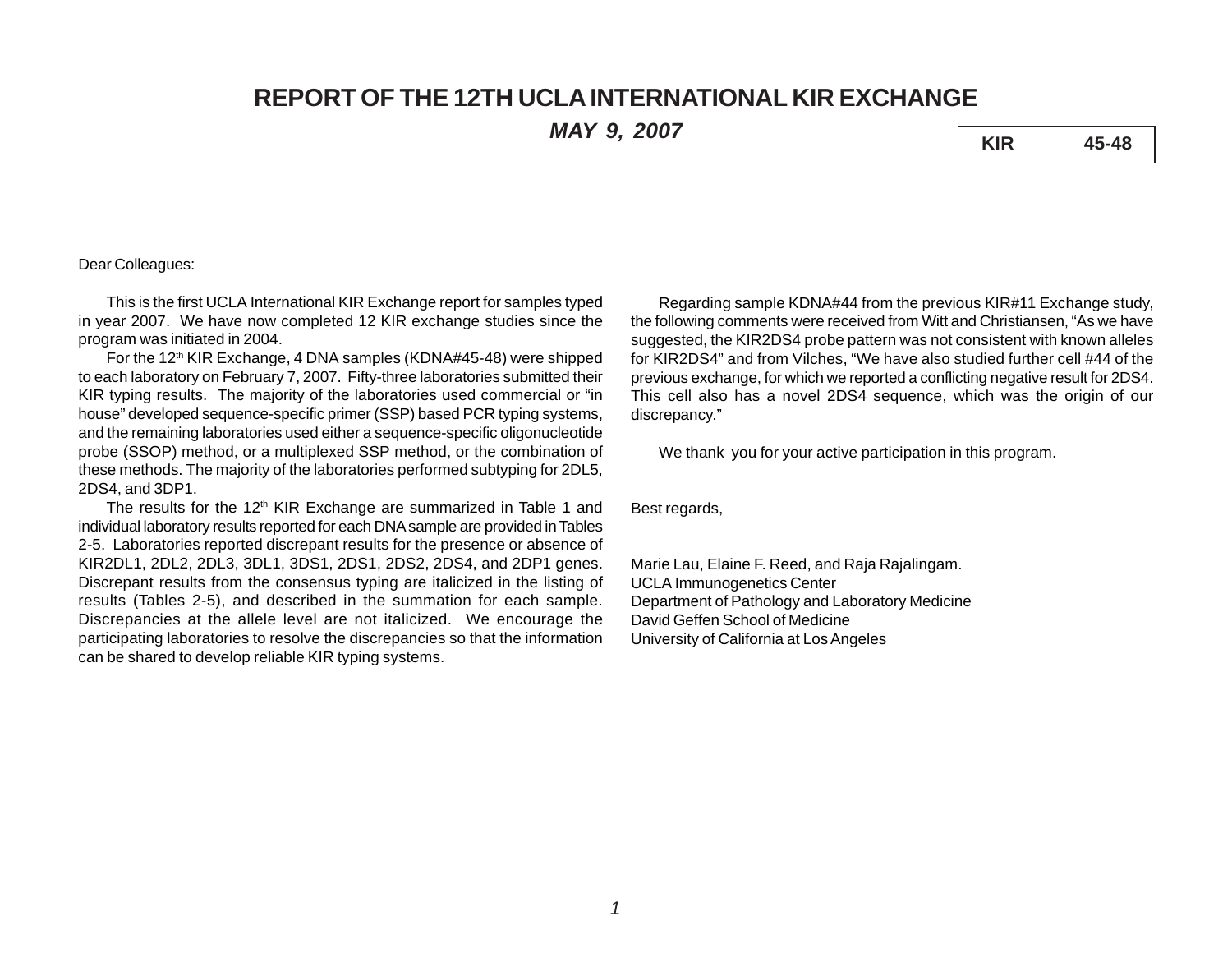## **KIR Exchange Sample: KDNA # 0045:**

The DNA was isolated from an Asian donor. The consensus KIR type is: 2DL1-2DL2-2DL4-2DL5-3DL1-3DL2-3DL3-3DS1-2DS1-2DS2-2DS3-2DS4-2DS5- 2DP1-3DP1. Thirty participating laboratories (57%) reported this DNA carrying KIR2DS4 gene whereas the remaining laboratories (43%) reported that this samples was 2DS4-negative. Five laboratories (Chen, Hsu, Marsh, Noreen, Yu) found a novel 2DS4 sequence. Yu reported that this new sequence was closely related to 2DS4\*003 in the tested regions of exons 3-5, with two amino acid substitutions at codon 52 (ATT>ACT, Ile>Thr) and codon 129 (AGC>AGA, Ser>Arg).

Six laboratories could not confirm the presence of 3DL1 gene in this sample. Vilches and Kusnierczyk observed discrepant results for KIR3DL1 using different typing methods, and therefore, suggested that a new 3DL1 allele was present. Trachtenberg, using a MALDI-TOF/SNP assay, and our laboratory, by direct sequencing, also confirmed the presence of a novel 3DL1 sequence. This novel allele differs from 3DL1\*007 at codon 88 (CCC>GCC, Pro>Ala) (D0 domain) and at codon 166 (CTT>TTT, Leu>Phe) (D1 domain).

Therefore, the discrepancies observed with 2DS4 and 3DL1 typing of this sample could be due to the typing reagents targeted to these novel mutations.

Furthermore, Yu and Chen commented that a novel 2DL4 allele was detected. Yu reported that the new sequence was very similar to 2DL4\*006 in the tested regions of exons 3-5 and exons 7-9, with two amino acid substitutions, at codon 109 (CCG>CAG, Pro>Gln) and at codon 112 (ACG>ATG, Thr>Met).

Two laboratories reported this sample as negative for 2DL2 and one laboratory reported it as positive for 2DL3 gene.

# **References**

- 1. Du, Z., Gjertson, D. W., Reed, E. F., and Rajalingam, R. (2007). Receptorligand analyses define minimal killer cell Ig-like receptor (KIR) in humans. Immunogenetics *59*, 1-15.
- 2. Niokou, D., Spyropoulou-Vlachou, M., Darlamitsou, A., and Stavropoulos-Giokas, C. (2003). Distribution of killer cell immunoglobulin-like receptors in the Greek population. Hum Immunol *64*, 1167-1176.

## **KIR Exchange Sample: KDNA # 0046:**

KDNA#46 was obtained from a Caucasian individual. The consensus KIR type is: 2DL2-2DL4-2DL5-3DL1-3DL2-3DL3-2DS1-2DS2-2DS3-3DP1. This genotype occurs infrequently in Caucasians (0.4-2.7%) (1,2,3). Two laboratories reported that this DNA carried 2DP1 gene. Three laboratories reported this DNA as either negative for 2DL2, or positive for 2DL1, or positive for 2DL3.

## **KIR Exchange Sample: KDNA # 0047:**

KDNA#43 was derived from an African American donor. The consensus KIR type is: 2DL1-2DL2-2DL3-2DL4-2DL5-3DL1-3DL2-3DL3-2DS2-2DS3-2DS4- 2DP1-3DP1. This is the second most common KIR genotype found in African populations (1,4). Two laboratories reported this DNA as negative for 2DL2 and another two laboratories reported it as negative for 2DS1. One laboratory typed this DNA as positive for 3DS1 and another typed as negative for 2DS2.

#### **KIR Exchange Sample: KDNA # 0048:**

The ethnic origin of this DNA donor is Hispanic. The consensus KIR type is: 2DL1-2DL2-2DL3-2DL4-2DL5-3DL1-3DL2-3DL3-3DS1-2DS1-2DS2-2DS3- 2DS4-2DS5-2DP1-3DP1. This genotype carries all known KIR genes and occurs in all populations (1, 4). One laboratory reported this DNA as negative for 2DL2 and another laboratory reported it as negative for 3DS1.

- 3. Toneva, M., Lepage, V., Lafay, G., Dulphy, N., Busson, M., Lester, S., Vu-Trien, A., Michaylova, A., Naumova, E., McCluskey, J., and Charron, D. (2001). Genomic diversity of natural killer cell receptor genes in three populations. Tissue Antigens *57*, 358-362.
- 4. Yawata, M., Yawata, N., Abi-Rached, L., and Parham, P. (2002). Variation within the human killer cell immunoglobulin-like receptor (KIR) gene family. Crit Rev Immunol *22*, 463-482.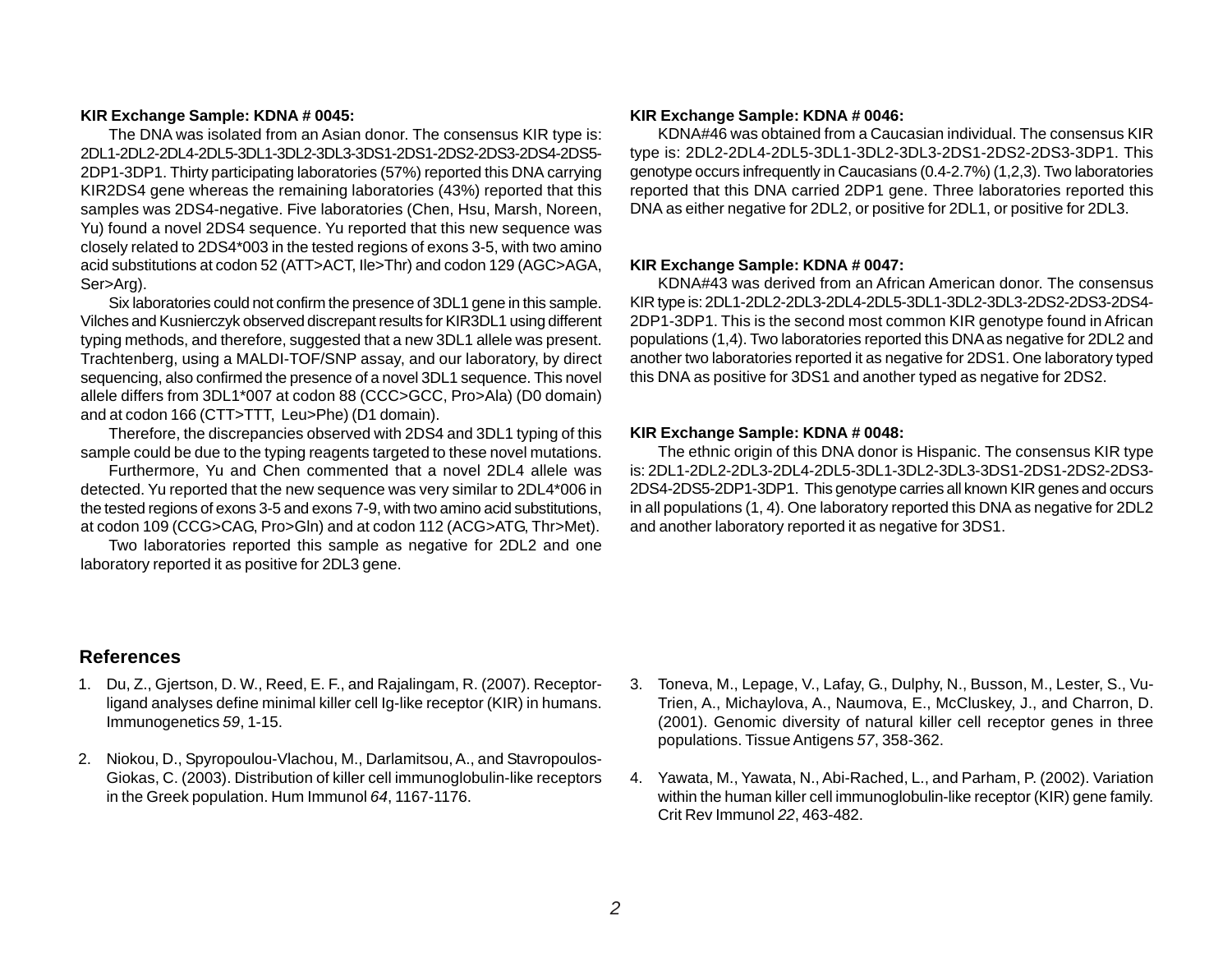|                |       |                     |                                                                                                             |                                                                                     |                                |                                                                                                     | Table 1. Summary of the 12th KIR Exchange (KDNA#45-48)                                                                                   |                                                                                                                                                                                                    |                                                                                                                         |                      |                             |                                     |                       |                          |                                                                                                                                                                        |             |                                 |                                                                                             |
|----------------|-------|---------------------|-------------------------------------------------------------------------------------------------------------|-------------------------------------------------------------------------------------|--------------------------------|-----------------------------------------------------------------------------------------------------|------------------------------------------------------------------------------------------------------------------------------------------|----------------------------------------------------------------------------------------------------------------------------------------------------------------------------------------------------|-------------------------------------------------------------------------------------------------------------------------|----------------------|-----------------------------|-------------------------------------|-----------------------|--------------------------|------------------------------------------------------------------------------------------------------------------------------------------------------------------------|-------------|---------------------------------|---------------------------------------------------------------------------------------------|
| KIR DNA<br>Ex. |       | # reporting<br>labs | <b>2DL1</b>                                                                                                 | 2DL2                                                                                | 2DL3                           | 2DL4                                                                                                | 2DL5                                                                                                                                     | 3DL1                                                                                                                                                                                               | 3DL <sub>2</sub>                                                                                                        | 3DL3                 | 3DS1                        | <b>2DS1</b>                         | <b>2DS2</b>           | <b>2DS3</b>              | <b>2DS4</b>                                                                                                                                                            | <b>2DS5</b> | <b>2DP1</b>                     | 3DP1                                                                                        |
|                | #0045 | $\overline{53}$     | <b>POS</b><br>*00401 [1]<br>*0040101/<br>*0040102 [1]<br>*004/*006 [1]<br>*00303/ *00401/<br>*005/ *006 [1] | <b>POS</b><br>$*001 - *003/$<br>$*005$ [2]<br><b>NEG [2]</b>                        | <b>NEG</b><br>POS[1]           | <b>POS</b><br>new [3]<br>*00202, *00801/<br>$*009, -[1]$<br>NT [2]                                  | POS<br>B [15]<br>B*002/*004/*007 [3]<br>B*002-*004 [2]<br>B*002, *006 [1]<br>B*002/ *004 [1]<br>B*002-*004/ *006/<br>*007 [1]            | POS<br>*017, - or *017<br>$*015[1]$<br>*002/ *006-<br>*008/ *015/<br>*017/ *018/<br>$*020, -[1]$<br>*001/ *002/<br>*005-*009/ *015-<br>*018/ *020,<br>*004/ *009 [1]<br>*new [1]<br><b>NEG [6]</b> | <b>POS</b><br>*002*007 or<br>*010,*015 [1]<br>*001/*009/<br>*013,*007 or<br>$*006/*014,$<br>*010/*016 [1]               | <b>POS</b><br>NT [1] | POS                         | POS<br>*002-*004 [2]                | POS                   | <b>POS</b><br>*001 [1]   | <b>POS [15]/</b><br><b>NEG [23]</b><br>*new $[5]$<br><b>DEL</b> [4]<br>*003/ *004/ *006/<br>$*007$ [3]<br>*003/ *004/ *006 [1]<br>*003-*005 [1]<br>*003-*007 [1]       | <b>POS</b>  | POS<br>NT [2]                   | POS<br>*003 [23]<br>*00301/*00302 [2]<br>NT [2]                                             |
| #12            | #0046 | 53                  | <b>NEG</b><br>POS [1]                                                                                       | <b>POS</b><br>*001-*003/<br>$*005$ [2]<br><b>NEG</b> [1]                            | <b>NEG</b><br>POS [1]          | <b>POS</b><br>*00102 [1]<br>*00102 / *00103/<br>*00105, - [1]<br>NT [2]                             | <b>POS</b><br>B [15]<br>B*002/*004/*007 [3]<br>B*002-*004 [2]<br>B*002 [1]<br>B*002/ *004 [1]<br>B*002-*004/ *006/<br>$*007[1]$          | <b>POS</b><br>$*002, -[1]$<br>*002/ *006-<br>*008/ *015/<br>*017/ *018/<br>*020,- [1]<br>*001/ *002/<br>*005-*009/ *015-<br>*018/ *020,<br>*004/ *009 [1]                                          | <b>POS</b><br>*002, *007 or NT [1]<br>*010, *015 [1]<br>*001/ *009/<br>*013, *007 or<br>$*006, *014,$<br>*010/ *016 [1] | <b>POS</b>           | <b>NEG</b>                  | <b>POS</b><br>*002-*004 [2]         | <b>POS</b>            | <b>POS</b><br>$*001$ [1] | <b>NEG</b>                                                                                                                                                             | <b>NEG</b>  | <b>NEG</b><br>NT [2]<br>POS [2] | <b>POS</b><br>*001/*002/*004 [18]<br>*001/*002 [2]<br>$*003$ [1]<br>*001-*004 [1]<br>NT [2] |
|                | #0047 | 53                  | <b>POS</b><br>*003,*004 [1]<br>*004, *001-*003/<br>$*006$ [1]                                               | <b>POS</b><br>$*001 - *003/$<br>$*005$ [2]<br>*003/ *005<br>$[1]$<br><b>NEG</b> [2] | POS                            | <b>POS</b><br>*001, - [1] *006, *002/ *008 B [16]<br>*00201/*00802,<br>*006/ *010 [1]<br>NT [2]     | <b>POS</b><br>B*002-*004 [2]<br>B*002/ *004/ *007 [2] *005-*009/ *015<br>B*002 [1]<br>B*002/ *004 [1]<br>B*002-*004/ *006/<br>$*007$ [1] | POS<br>*004, *007 [1]<br>*001/ *002/<br>*018/ *020 [1]                                                                                                                                             | <b>POS</b><br>$*003, -[1]$<br>*003, *008 [1]                                                                            | <b>POS</b><br>NT [1] | <b>NEG</b><br>POS[1] POS[2] | <b>NEG</b>                          | POS<br><b>NEG</b> [1] | <b>POS</b><br>*001 [1]   | <b>POS</b><br>*003-*007 [1]<br>*003-*006 [6]<br>*003/ *004/ *006/<br>*007 [6]<br><b>DEL</b> [5]<br>$*003$ [2]<br>*003/ *004/ 006 [2]<br>*004,*006 [1]<br>*003-*005 [1] | <b>NEG</b>  | POS<br>NT [2]                   | POS<br>*003 [23]<br>*00301/*00302 [2]<br>NT [2]                                             |
|                | #0048 | 53                  | <b>POS</b><br>*002,*004 [1]                                                                                 | <b>POS</b><br>*001-*003/<br>$*005$ [2]<br><b>NEG [1]</b>                            | POS<br>$*002,$<br>$*006, -[1]$ | <b>POS</b><br>*00102, *005 [1]<br>*00102 / *00103/<br>*00105, *00202/<br>*00801/ *009 [1]<br>NT [2] | POS<br>A,B [11]<br>A*001, B*002 [1]<br>A, B*002/ *004/ *007<br>[1]                                                                       | POS<br>*002 [1]<br>*009 [1]<br>*002/ *006-<br>*008/ *015/<br>*017/ *018/<br>*020, - [1]<br>*001/ *002/<br>*005-*009/ *015-<br>*018/ *020,<br>*004/ *009 [1]                                        | <b>POS</b><br>*002/ *007 or NT [1]<br>*010, *015 [1]<br>*001/*009/<br>*013, *007 or<br>*006/ *014,<br>*010/ *016 [1]    | <b>POS</b>           | POS                         | <b>POS</b><br>NEG [1] *002-*004 [2] | <b>POS</b>            | <b>POS</b><br>$*001$ [1] | <b>POS</b><br>*001/ *002 [19]<br>$*001$ [7]<br><b>FULL</b> [2]<br>$*001, -[1]$                                                                                         | <b>POS</b>  | <b>POS</b><br>NT [2]            | POS<br>*003 [19]<br>*00301/*00302 [2]<br>NT [2]                                             |

## **KEY for Table 1**

[ ] - number of labs reporting allele assignment/POS/NEG/NT

POS - Presence of gene

NEG - Absence of gene

NT - Not typed

italics - assignment different from consensus

#### **KEY for Tables 2-5**

italics - assignment different from consensus

SSP - Sequence-specific priming-based typing

SSOP - Sequence-specific oligonucleotide probing-based typing

RSSOP - Reverse Sequence-specific oligonucleotide probing-based typing

SBT - Sequencing-based typing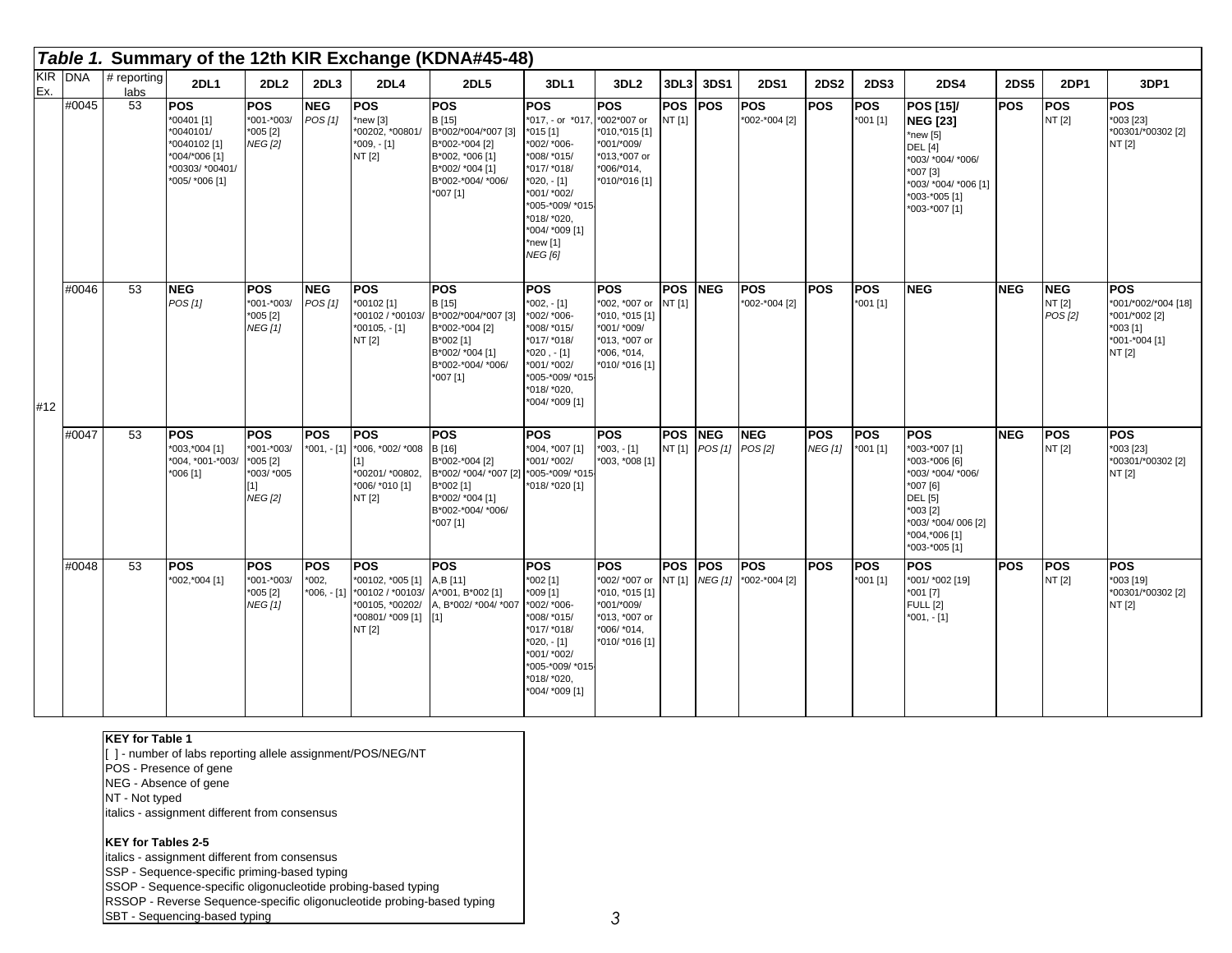| Table 2. KIR Exchange Sample: KDNA #45             |             |                   |                          |            |                     |            |                   |            |                          |             |             |                   |             |             |             |                 |                          |
|----------------------------------------------------|-------------|-------------------|--------------------------|------------|---------------------|------------|-------------------|------------|--------------------------|-------------|-------------|-------------------|-------------|-------------|-------------|-----------------|--------------------------|
|                                                    | <b>2DL1</b> | <b>2DL2</b>       | 2DL3                     | 2DL4       | <b>2DL5</b>         | 3DL1       | 3DL2              | 3DL3       | 3DS1                     | <b>2DS1</b> | <b>2DS2</b> | <b>2DS3</b>       | <b>2DS4</b> | <b>2DS5</b> | <b>2DP1</b> | 3DP1            | <b>METHOD</b>            |
| <b>CTR Investigator Name</b><br>5488 Adams, Sharon | POS         | POS               | <b>NEG</b>               | POS        | $\overline{B}$      | POS        | <b>POS</b>        | POS        | <b>NEG</b>               | POS         | POS         | POS               | <b>NEG</b>  | POS         | POS         | $*003$          | <b>SSP</b>               |
|                                                    |             |                   |                          |            |                     |            |                   |            |                          |             |             |                   | $*003/$     |             |             |                 |                          |
|                                                    |             | $*001 -$          |                          |            |                     |            |                   |            |                          |             |             |                   | $*004/$     |             |             |                 |                          |
|                                                    |             | $*003/$           |                          |            |                     |            |                   |            |                          |             |             |                   | $*006/$     |             |             |                 |                          |
| 8033 Balazs, Ivan                                  | POS         | $*005$            | <b>NEG</b>               | POS        | POS                 | <b>NEG</b> | POS               | POS        | <b>NEG</b>               | POS         | POS         | POS               | $*007$      | POS         | POS         | POS             | SSOP                     |
| 8025 Carrington/Mar                                | POS         | <b>POS</b>        | <b>NEG</b>               | POS        | B                   | POS        | POS               | POS        | <b>NEG</b>               | POS         | POS         | <b>POS</b>        | DEL         | POS         | POS         | $*003$          | <b>SSP</b>               |
| 785 Chan, Soh Ha                                   | <b>POS</b>  | <b>POS</b>        | <b>NEG</b>               | POS        | POS                 | POS        | POS               | <b>POS</b> | <b>NEG</b>               | <b>POS</b>  | POS         | POS               | POS         | POS         | POS         | <b>POS</b>      | <b>SSP</b>               |
|                                                    |             |                   |                          |            | B*002-              |            |                   |            |                          |             |             |                   | $*003-$     |             |             |                 |                          |
| 5232 Charlton, Ronald                              | POS         | <b>NEG</b>        | <b>POS</b>               | POS        | $*004$              | POS        | POS               | POS        | <b>NEG</b>               | POS         | POS         | POS               | $*005$      | POS         | POS         | $*003$          | <b>SSP</b>               |
| 3224 Chen, Dongfeng                                | POS         | POS               | <b>NEG</b>               | *new       | POS                 | POS        | POS               | POS        | <b>NEG</b>               | POS         | POS         | <b>POS</b>        | *new        | POS         | POS         | POS             | SSOP,SSP                 |
| 3966 Chongkolwatana,                               | POS         | <b>POS</b>        | <b>NEG</b>               | POS        | POS                 | POS        | POS               | POS        | <b>NEG</b>               | <b>POS</b>  | <b>POS</b>  | <b>POS</b>        | <b>NEG</b>  | <b>POS</b>  | POS         | <b>POS</b>      | <b>SSP</b>               |
| 124 Christiansen/Witt                              | POS         | POS               | <b>NEG</b>               | POS        | POS                 | POS        | POS               | POS        | <b>NEG</b>               | POS         | POS         | <b>POS</b>        | POS         | POS         | POS         | POS             | <b>SSO</b>               |
| 3632 Colombe, Beth                                 | POS         | POS               | <b>NEG</b>               | POS        | $\overline{B}$      | POS        | POS               | <b>POS</b> | <b>NEG</b>               | POS         | POS         | <b>POS</b>        | POS         | POS         | POS         | POS             | <b>SSP</b>               |
| 16 Cook, Daniel J.                                 | POS         | POS               | <b>NEG</b>               | POS        | POS                 | POS        | POS               | POS        | <b>NEG</b>               | POS         | POS         | POS               | <b>NEG</b>  | <b>POS</b>  | POS         | POS             | RSSOP, SSP               |
| 5130 Costeas, Paul A                               | POS         | POS               | NEG                      | POS        | B                   | POS        | POS               | <b>POS</b> | <b>NEG</b>               | POS         | POS         | POS               | NEG         | POS         | POS         | $*003$          | <b>SSP</b>               |
|                                                    |             |                   |                          |            | B*002/              |            |                   |            |                          |             |             |                   |             |             |             |                 |                          |
|                                                    |             |                   |                          |            | $*004/$             |            |                   |            |                          |             |             |                   |             |             |             |                 |                          |
| 189 Crowe, Deborah                                 | POS         | POS               | <b>NEG</b>               | POS        | $*007$              | POS        | POS               | POS        | <b>NEG</b>               | POS         | POS         | POS               | <b>NEG</b>  | POS         | POS         | $*003$          | <b>SSP</b>               |
| 8030 Davidson/Poult                                | POS         | POS               | <b>NEG</b>               | POS        | POS                 | POS        | POS               | POS        | <b>NEG</b>               | POS         | POS         | $*001$            | POS         | POS         | POS         | $*003$          | <b>SSOP</b>              |
| 1108 Davis, Mary                                   | <b>POS</b>  | POS               | <b>NEG</b>               | POS        | POS                 | <b>NEG</b> | POS               | POS        | <b>NEG</b>               | POS         | POS         | <b>POS</b>        | POS         | POS         | POS         | POS             | <b>SSOP</b>              |
| 3186 Dunckley, Heather                             | POS         | POS               | <b>NEG</b>               | POS        | POS                 | <b>NEG</b> | POS               | <b>POS</b> | <b>NEG</b>               | POS         | POS         | POS               | POS         | POS         | POS         | POS             | <b>SSP</b>               |
| 8038 Fernandez-Vina, M                             | POS         | POS               | <b>NEG</b>               | POS        | POS                 | POS        | POS               | POS        | <b>NEG</b>               | POS         | POS         | <b>POS</b>        | <b>NEG</b>  | POS         | POS         | <b>POS</b>      | <b>SSOP</b>              |
| 762 Fischer, Gottf                                 | POS         | POS               | <b>NEG</b>               | POS        | B                   | POS        | POS               | POS        | <b>NEG</b>               | POS         | POS         | <b>POS</b>        | <b>NEG</b>  | POS         | POS         | $*003$          | <b>SSP</b>               |
| 8026 Gardiner, Clair                               | POS         | POS               | <b>NEG</b>               | POS        | POS                 | <b>NEG</b> | POS               | <b>POS</b> | <b>NEG</b>               | POS         | <b>POS</b>  | <b>POS</b>        | POS         | <b>POS</b>  | POS         | POS             | <b>SSP</b>               |
|                                                    |             |                   |                          |            |                     |            |                   |            |                          |             |             |                   |             |             |             | $*00301/$       |                          |
| 8036 Gillespie, Kath                               | POS         | POS               | <b>NEG</b>               | POS        | B                   | POS        | POS               | POS        | <b>NEG</b>               | POS         | POS         | POS               | <b>NEG</b>  | POS         | POS         | *00302          | <b>SSP</b>               |
| 8040 Gladman/Pellet                                | POS         | POS               | <b>NEG</b>               | POS        | $\overline{B}$      | POS        | POS               | POS        | <b>NEG</b>               | POS         | POS         | POS               | <b>NEG</b>  | POS         | POS         | POS             | <b>SSP</b>               |
| 4985 Graff, Ralph J.                               | POS         | POS               | NEG                      | POS        | $\overline{B}$      | POS        | POS               | POS        | <b>NEG</b>               | POS         | POS         | POS               | <b>NEG</b>  | POS         | POS         | $*003$          | <b>SSP</b>               |
|                                                    |             |                   |                          |            |                     |            |                   |            |                          |             |             |                   | $*003/$     |             |             |                 |                          |
|                                                    |             |                   |                          |            |                     |            |                   |            |                          |             |             |                   | $*004/$     |             |             | *00301/         |                          |
| 8041 Han, Hoon                                     | *00401      | POS               | <b>NEG</b>               | POS        | POS                 | POS        | POS               | POS<br>POS | <b>NEG</b>               | POS<br>POS  | POS         | POS               | $*006$      | POS         | POS         | *00302          | <b>SSP</b>               |
| 1461 Hidajat, Melan                                | POS<br>POS  | <b>POS</b><br>POS | <b>NEG</b>               | POS<br>POS | B<br>$\overline{B}$ | POS<br>POS | <b>POS</b><br>POS | POS        | <b>NEG</b><br><b>NEG</b> | POS         | POS<br>POS  | POS<br>POS        | <b>NEG</b>  | POS         | POS<br>POS  | $*003$          | <b>SSP</b><br><b>SSP</b> |
| 615 Holdsworth/Tait                                |             |                   | <b>NEG</b>               |            |                     | POS        |                   |            |                          |             |             |                   | <b>NEG</b>  | POS<br>POS  | POS         | $*003$<br>POS   | SSOP,SSP                 |
| 5000 Hsu, Susan H.<br>4337 Kim, Tai-Gyu            | POS<br>POS  | POS<br>POS        | <b>NEG</b><br><b>NEG</b> | POS<br>POS | POS<br>POS          | POS        | POS<br>POS        | POS<br>POS | <b>NEG</b><br><b>NEG</b> | POS<br>POS  | POS<br>POS  | POS<br><b>POS</b> | *new<br>POS | POS         | POS         | POS             | <b>SSP</b>               |
|                                                    | POS         | POS               | <b>NEG</b>               | POS        | POS                 | POS        | <b>POS</b>        | <b>POS</b> | <b>NEG</b>               | <b>POS</b>  | POS         | <b>POS</b>        | POS         | POS         | POS         | POS             | <b>SSP</b>               |
| 8037 Kotsch, Katja                                 |             |                   |                          |            | B*002/              |            |                   |            |                          |             |             |                   |             |             |             |                 |                          |
|                                                    |             |                   |                          |            | $*004/$             |            |                   |            |                          |             |             |                   |             |             |             |                 |                          |
| 836 KuKuruga, Debr                                 | POS         | POS               | <b>NEG</b>               | POS        | $*007$              | POS        | POS               | POS        | <b>NEG</b>               | POS         | POS         | POS               | <b>NEG</b>  | POS         | POS         | $*003$          | <b>SSP</b>               |
| 8046 Kusnierczyk, Piotr                            | <b>POS</b>  | POS               | <b>NEG</b>               | POS        | <b>POS</b>          | POS        | <b>POS</b>        | POS        | <b>NEG</b>               | POS         | POS         | <b>POS</b>        | <b>DEL</b>  | POS         | NT          | $\overline{NT}$ | <b>MULTIPLEX SSP</b>     |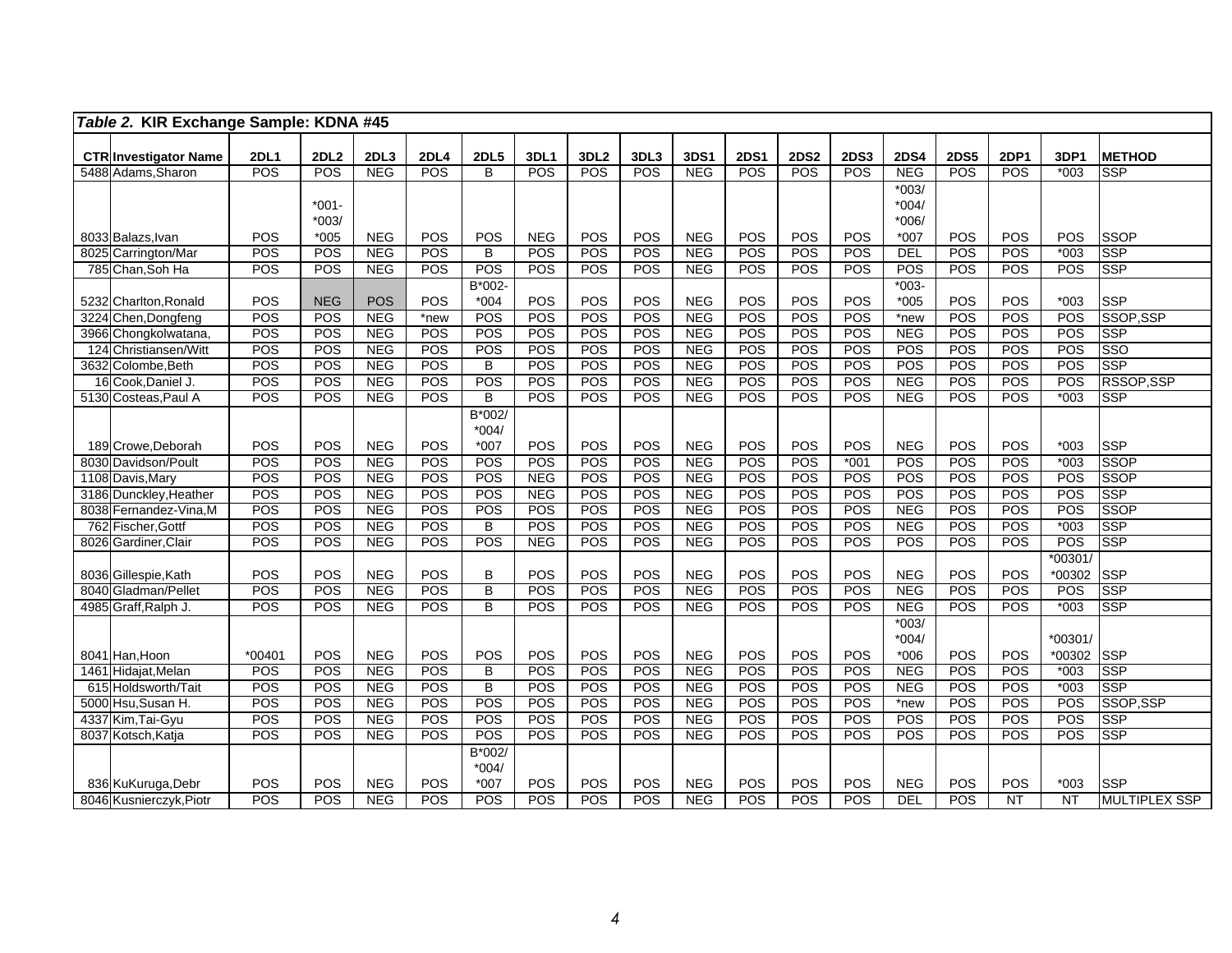|      | Table 2. KIR Exchange Sample: KDNA #45     |             |                  |             |             |                   |                  |                  |                  |             |             |             |             |             |                  |             |            |                      |
|------|--------------------------------------------|-------------|------------------|-------------|-------------|-------------------|------------------|------------------|------------------|-------------|-------------|-------------|-------------|-------------|------------------|-------------|------------|----------------------|
|      |                                            | <b>2DL1</b> | 2DL2             |             | <b>2DL4</b> | <b>2DL5</b>       | 3DL1             | 3DL <sub>2</sub> | 3DL3             | <b>3DS1</b> | <b>2DS1</b> | <b>2DS2</b> | <b>2DS3</b> | <b>2DS4</b> | <b>2DS5</b>      | <b>2DP1</b> | 3DP1       | <b>METHOD</b>        |
|      | <b>CTR Investigator Name</b>               |             |                  | 2DL3        |             |                   |                  | $*001/$          |                  |             |             |             |             |             |                  |             |            |                      |
|      |                                            |             |                  |             |             |                   | $*002/$          | $*009/$          |                  |             |             |             |             |             |                  |             |            |                      |
|      |                                            |             |                  |             |             |                   | *006-            | $*013,$          |                  |             |             |             |             |             |                  |             |            |                      |
|      |                                            |             |                  |             |             |                   | $*008/$          | *007//           |                  |             |             |             |             |             |                  |             |            |                      |
|      |                                            | *00303/     |                  |             |             |                   | $*015/$          | $*006/$          |                  |             |             |             |             |             |                  |             |            |                      |
|      |                                            | $*00401/$   |                  |             | *00202/     |                   | $*017/$          | $*014,$          |                  |             |             |             |             |             |                  |             |            |                      |
|      |                                            | *005/*006.  |                  |             | *00801/     |                   | *018/            | $*010/$          |                  |             |             |             |             |             |                  |             |            |                      |
|      | 5142 Marsh, Steven                         |             | POS              | <b>NEG</b>  | $*009.$     | POS               | *020,            | $*016$           | POS              | <b>NEG</b>  | POS         | POS         | POS         | *new        | POS              | POS         | <b>POS</b> | <b>SSOP</b>          |
|      | 8027 Middleton, Der                        | POS         | POS              | <b>NEG</b>  | POS         | POS               | POS              | POS              | <b>POS</b>       | <b>NEG</b>  | POS         | POS         | POS         | POS         | POS              | POS         | POS        | <b>SSOP</b>          |
|      | 733 Mytilineos, Joan                       | POS         | POS              | NEG         | POS         | POS               | POS              | POS              | POS              | <b>NEG</b>  | POS         | POS         | POS         | <b>NEG</b>  | POS              | POS         | POS        | <b>SSP</b>           |
|      | 2549 Nehlsen-Canna                         | POS         | POS              | <b>NEG</b>  | POS         | POS               | POS              | POS              | POS              | <b>NEG</b>  | POS         | POS         | POS         | <b>NEG</b>  | POS              | POS         | $*003$     | <b>SSP</b>           |
|      | 8039 Noreen, Harriet                       | POS         | POS              | <b>NEG</b>  | *new        | POS               | POS              | POS              | POS              | <b>NEG</b>  | POS         | POS         | <b>POS</b>  | *new        | POS              | POS         | <b>POS</b> |                      |
|      | 4141 Pollack, Maril                        | POS         | $\overline{POS}$ | <b>NEG</b>  | POS         | $\overline{B}$    | POS              | POS              | $\overline{POS}$ | <b>NEG</b>  | POS         | POS         | POS         | <b>NEG</b>  | POS              | POS         | $*003$     | <b>SSP</b>           |
|      | 3753 Reed/Rajaling                         | POS         | POS              | <b>NEG</b>  | POS         | POS               | <b>NEG</b>       | POS              | <b>POS</b>       | <b>NEG</b>  | POS         | POS         | POS         | POS         | POS              | POS         | <b>POS</b> | SSP                  |
|      |                                            |             |                  |             |             | B*002/            |                  |                  |                  |             |             |             |             |             |                  |             |            |                      |
|      |                                            | POS         | POS              | <b>NEG</b>  | POS         | $*004/$<br>$*007$ | POS              | POS              | POS              | <b>NEG</b>  | POS         | POS         | POS         | <b>NEG</b>  | POS              | POS         | $*003$     | <b>SSP</b>           |
|      | 3798 Reinsmoen, Nan<br>1694 Sauer, Norbert | POS         | <b>NEG</b>       | <b>NEG</b>  | POS         | POS               | POS              | POS              | POS              | <b>NEG</b>  | POS         | POS         | POS         | POS         | POS              | POS         | POS        | <b>SSP</b>           |
|      | 3410 Schroeder, M.L                        | POS         | POS              | <b>NEG</b>  | POS         | B                 | POS              | POS              | POS              | <b>NEG</b>  | POS         | POS         | <b>POS</b>  | <b>NEG</b>  | POS              | POS         | $*003$     | <b>SSP</b>           |
|      |                                            |             |                  |             |             |                   |                  |                  |                  |             |             |             |             | $*003/$     |                  |             |            |                      |
|      |                                            |             |                  |             |             |                   | *017, -//        |                  |                  |             |             |             |             | $*004/$     |                  |             |            |                      |
|      |                                            |             |                  |             |             |                   | $*017,$          |                  |                  |             |             |             |             | $*006/$     |                  |             |            |                      |
|      | 1426 Senitzer, David                       | POS         | POS              | <b>NEG</b>  | <b>POS</b>  | POS               | $*015$           | POS              | POS              | <b>NEG</b>  | <b>POS</b>  | POS         | POS         | $*007$      | POS              | POS         | *003       | <b>MULTIPLEX SSP</b> |
|      |                                            |             |                  |             |             | B*002-            |                  |                  |                  |             |             |             |             |             |                  |             |            |                      |
|      | 740 Snider, Denis                          | POS         | POS              | <b>NEG</b>  | <b>POS</b>  | $*004$            | POS              | POS              | POS              | <b>NEG</b>  | POS         | POS         | POS         | <b>NEG</b>  | POS              | POS         | *003       | <b>SSP</b>           |
| 702  | Spannagl, Michae                           | POS         | POS              | <b>NEG</b>  | POS         | $\overline{B}$    | <b>POS</b>       | POS              | POS              | <b>NEG</b>  | <b>POS</b>  | <b>POS</b>  | POS         | <b>NEG</b>  | $\overline{POS}$ | POS         | $*003$     | <b>SSP</b>           |
|      | 230 Thoni, Deborah                         | POS         | POS              | <b>NEG</b>  | POS         | POS               | <b>NEG</b>       | POS              | <b>POS</b>       | <b>NEG</b>  | POS         | POS         | POS         | POS         | POS              | POS         | <b>POS</b> | SSO                  |
|      |                                            |             |                  |             |             |                   | $*001/$          |                  |                  |             |             |             |             |             |                  |             |            |                      |
|      |                                            |             |                  |             |             |                   | $*002/$          |                  |                  |             |             |             |             |             |                  |             |            |                      |
|      |                                            |             |                  |             |             |                   | $*005-$          |                  |                  |             |             |             |             |             |                  |             |            |                      |
|      |                                            |             |                  |             |             |                   | *009/            |                  |                  |             |             |             |             |             |                  |             |            |                      |
|      |                                            |             |                  |             |             |                   | $*015-$          |                  |                  |             |             |             |             |             |                  |             |            |                      |
|      |                                            |             |                  |             |             | B*002<br>$*004/$  | $*018/$<br>*020, |                  |                  |             |             |             |             |             |                  |             |            |                      |
|      |                                            |             |                  |             |             | *006/             | $*004/$          |                  |                  |             |             |             |             |             |                  |             |            |                      |
|      | 747 Tiercy, Jean-Marie                     | POS         | POS              | <b>NEG</b>  | <b>POS</b>  | $*007$            | $*019$           | <b>POS</b>       | <b>POS</b>       | <b>NEG</b>  | <b>POS</b>  | <b>POS</b>  | POS         | <b>NEG</b>  | <b>POS</b>       | POS         | $*003$     | <b>SSP</b>           |
|      |                                            |             |                  |             |             |                   |                  |                  |                  |             |             |             |             | $*003/$     |                  |             |            |                      |
|      |                                            |             | $*001 -$         |             |             |                   |                  |                  |                  |             |             |             |             | $*004/$     |                  |             |            |                      |
|      |                                            | *0040101/   | $*003/$          |             |             |                   |                  |                  |                  |             | $*002 -$    |             |             | $*006/$     |                  |             |            |                      |
|      | 4021 Trachtenberg, Eliz                    | *0040102    | $*005$           | ${\sf NEG}$ | POS         | POS               | *new             | POS              | POS              | <b>NEG</b>  | $*004$      | POS         | POS         | *007        | POS              | POS         | <b>POS</b> | <b>MALDI-TDF/SNP</b> |
| 8024 | Trowsdale, Joh                             | POS         | POS              | <b>NEG</b>  | <b>NT</b>   | POS               | POS              | POS              | POS              | <b>NEG</b>  | POS         | POS         | POS         | <b>DEL</b>  | POS              | POS         | POS        | <b>SSP</b>           |
|      | 5462 Turner, Victor                        | <b>POS</b>  | POS              | <b>NEG</b>  | POS         | B                 | POS              | POS              | POS              | <b>NEG</b>  | POS         | POS         | <b>POS</b>  | <b>NEG</b>  | POS              | POS         | *003       | <b>SSP</b>           |
|      |                                            |             |                  |             |             |                   |                  |                  |                  |             |             |             |             | $*003-$     |                  |             |            |                      |
|      | 8028 Uhrberg, Marku                        | POS         | POS              | <b>NEG</b>  | NT          | POS               | POS              | <b>POS</b>       | NT               | <b>NEG</b>  | POS         | POS         | <b>POS</b>  | *007        | POS              | <b>NT</b>   | NT         | <b>SSP</b>           |
|      | 3775 Vidan-Jeras, Bl                       | POS         | POS              | <b>NEG</b>  | POS         | B                 | POS              | <b>POS</b>       | POS              | <b>NEG</b>  | POS         | <b>POS</b>  | POS         | POS         | POS              | POS         | <b>POS</b> | <b>SSP</b>           |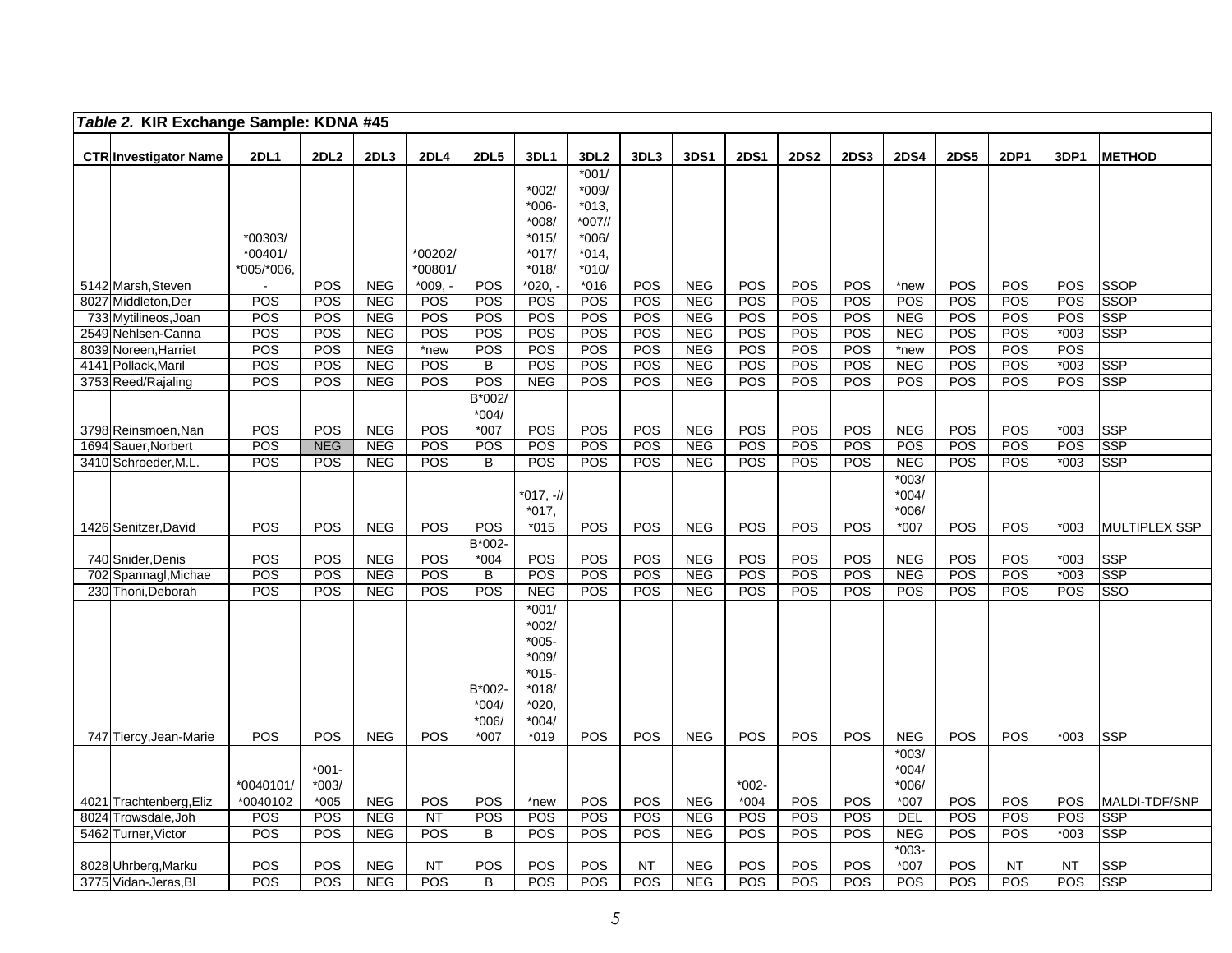| Table 2. KIR Exchange Sample: KDNA #45 |            |             |                  |            |             |            |                  |            |            |             |             |             |             |             |            |            |                 |
|----------------------------------------|------------|-------------|------------------|------------|-------------|------------|------------------|------------|------------|-------------|-------------|-------------|-------------|-------------|------------|------------|-----------------|
| <b>CTR Investigator Name</b>           | 2DL1       | <b>2DL2</b> | 2DL <sub>3</sub> | 2DL4       | <b>2DL5</b> | 3DL1       | 3DL <sub>2</sub> | 3DL3       | 3DS1       | <b>2DS1</b> | <b>2DS2</b> | <b>2DS3</b> | <b>2DS4</b> | <b>2DS5</b> | 2DP1       | 3DP'       | <b>IMETHOD</b>  |
|                                        |            |             |                  |            | B*002.      |            |                  |            |            |             |             |             |             |             |            |            |                 |
| 8023 Vilches, Carlo                    | <b>POS</b> | <b>POS</b>  | <b>NEG</b>       | <b>POS</b> | $*006$      | <b>POS</b> | <b>POS</b>       | <b>POS</b> | <b>NEG</b> | <b>POS</b>  | <b>POS</b>  | <b>POS</b>  | <b>DEL</b>  | POS.        | POS.       | $*003$     | <b>ISSP</b>     |
| 8047 Wassmuth, Ralf                    | <b>POS</b> | <b>POS</b>  | <b>NEG</b>       | <b>POS</b> | POS.        | <b>POS</b> | <b>POS</b>       | <b>POS</b> | <b>NEG</b> | POS.        | <b>POS</b>  | <b>POS</b>  | <b>POS</b>  | <b>POS</b>  | <b>POS</b> | <b>POS</b> | <b>ISSP</b>     |
|                                        |            |             |                  |            |             |            | $*002,$          |            |            |             |             |             |             |             |            |            |                 |
|                                        |            |             |                  |            |             |            | $*007$ //        |            |            |             |             |             |             |             |            |            |                 |
|                                        |            |             |                  |            |             |            | $*010,$          |            |            | $*002-$     |             |             |             |             |            |            |                 |
| 1466 Yu, Neng                          | *004/ *006 | <b>POS</b>  | <b>NEG</b>       | *new       | POS.        | <b>POS</b> | $*015$           | <b>POS</b> | <b>NEG</b> | *004        | <b>POS</b>  | <b>POS</b>  | *new        | <b>POS</b>  | POS.       | $*003$     | <b>SSOP,SBT</b> |
|                                        |            |             |                  |            | B*002/      |            |                  |            |            |             |             |             |             |             |            |            |                 |
| 713 Zachary, Andre                     | <b>POS</b> | <b>POS</b>  | <b>NEG</b>       | <b>POS</b> | *004        | <b>POS</b> | <b>POS</b>       | <b>POS</b> | NEG        | <b>POS</b>  | <b>POS</b>  | <b>POS</b>  | <b>NEG</b>  | <b>POS</b>  | POS.       | $*003$     | <b>ISSP</b>     |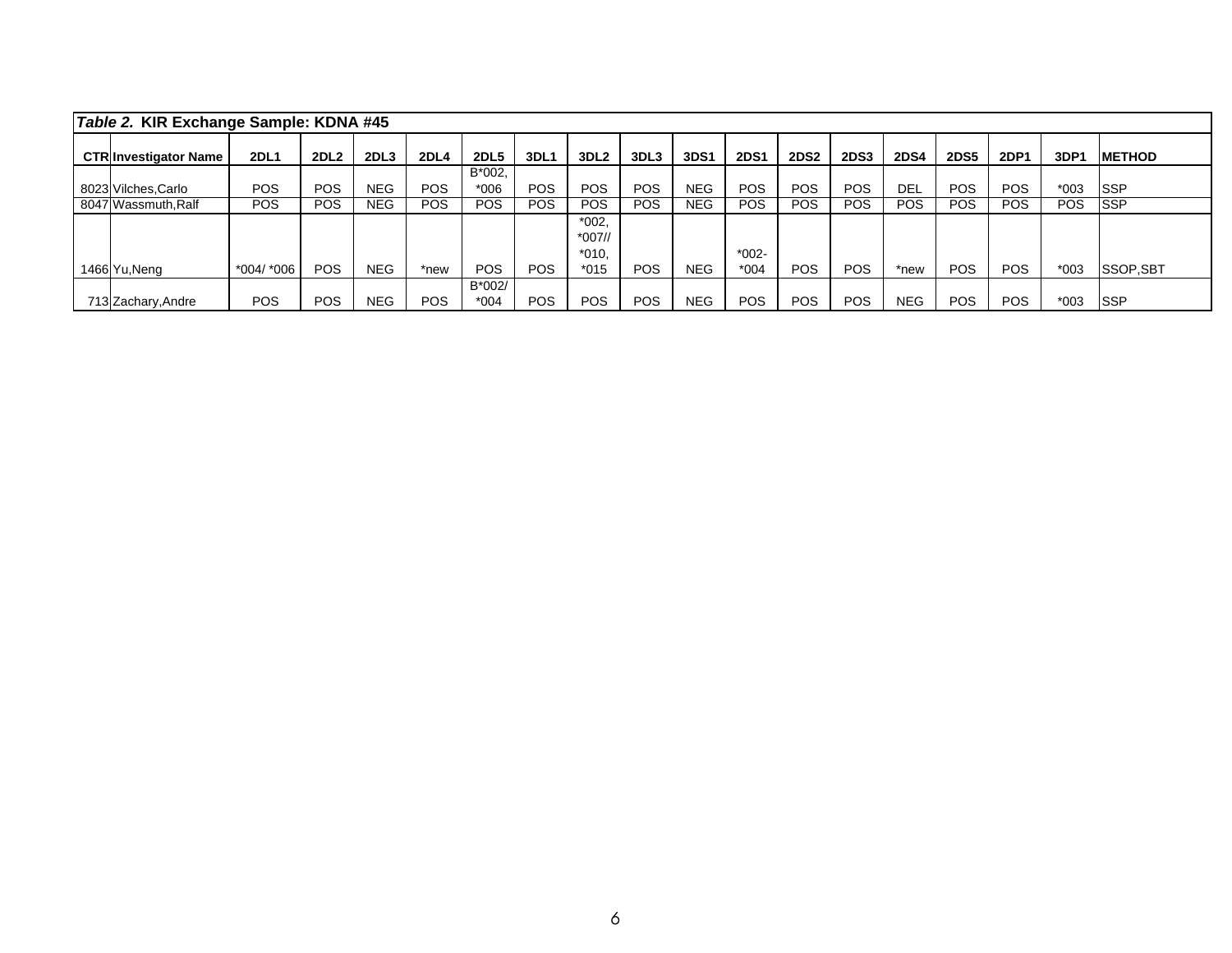| Table 3. KIR Exchange Sample: KDNA #46       |                          |                   |                          |                          |                      |                   |                   |                   |                          |                   |                   |             |                             |                          |                          |                                        |                           |
|----------------------------------------------|--------------------------|-------------------|--------------------------|--------------------------|----------------------|-------------------|-------------------|-------------------|--------------------------|-------------------|-------------------|-------------|-----------------------------|--------------------------|--------------------------|----------------------------------------|---------------------------|
|                                              |                          |                   |                          |                          |                      |                   |                   |                   |                          |                   |                   |             |                             |                          |                          |                                        |                           |
| <b>CTR Investigator Name</b>                 | <b>2DL1</b>              | 2DL <sub>2</sub>  | 2DL3                     | <b>2DL4</b>              | <b>2DL5</b>          | 3DL1              | 3DL <sub>2</sub>  | 3DL3              | 3DS1                     | <b>2DS1</b>       | <b>2DS2</b>       | <b>2DS3</b> | <b>2DS4</b>                 | <b>2DS5</b>              | 2DP1                     | 3DP1<br>$*001/$                        | <b>METHOD</b>             |
|                                              |                          |                   |                          |                          |                      |                   |                   |                   |                          |                   |                   |             | $*001/$                     |                          |                          | $*002/$                                |                           |
| 5488 Adams, Sharon                           | <b>NEG</b>               | POS               | <b>NEG</b>               | POS                      | B                    | POS               | <b>POS</b>        | POS               | <b>NEG</b>               | POS               | POS               | POS         | $*002$                      | <b>NEG</b>               | <b>POS</b>               | $*004$                                 | <b>SSP</b>                |
|                                              |                          | $*001 -$          |                          |                          |                      |                   |                   |                   |                          |                   |                   |             |                             |                          |                          |                                        |                           |
|                                              |                          | $*003/$           |                          |                          |                      |                   |                   |                   |                          |                   |                   |             |                             |                          |                          |                                        |                           |
| 8033 Balazs, Ivan                            | <b>NEG</b>               | $*005$            | <b>NEG</b>               | POS                      | POS                  | POS               | POS               | POS               | <b>NEG</b>               | POS               | POS               | POS         | $*001$                      | <b>NEG</b>               | <b>NEG</b>               | <b>POS</b>                             | <b>SSOP</b>               |
|                                              |                          |                   |                          |                          |                      |                   |                   |                   |                          |                   |                   |             |                             |                          |                          | $*001/$                                |                           |
|                                              |                          |                   |                          |                          |                      |                   |                   |                   |                          |                   |                   |             |                             |                          |                          | $*002/$                                |                           |
| 8025 Carrington/Mar                          | <b>NEG</b>               | POS               | <b>NEG</b>               | POS                      | B                    | POS               | POS               | POS               | <b>NEG</b>               | POS               | POS               | POS         | $*001$                      | <b>NEG</b>               | <b>NEG</b>               | $*004$                                 | <b>SSP</b>                |
| 785 Chan, Soh Ha                             | NEG                      | POS               | <b>NEG</b>               | POS                      | POS                  | POS               | POS               | <b>POS</b>        | NEG                      | POS               | POS               | POS         | POS                         | NEG                      | <b>NEG</b>               | <b>POS</b>                             | <b>SSP</b>                |
|                                              |                          |                   |                          |                          | B*002-               |                   |                   |                   |                          |                   |                   |             | $*001 -$                    |                          |                          |                                        |                           |
| 5232 Charlton, Ronald<br>3224 Chen, Dongfeng | <b>NEG</b><br><b>NEG</b> | POS<br>POS        | <b>NEG</b><br><b>NEG</b> | POS<br>POS               | $*004$<br><b>POS</b> | POS<br>POS        | POS<br>POS        | POS<br>POS        | <b>NEG</b><br><b>NEG</b> | POS<br>POS        | POS<br>POS        | POS<br>POS  | $*002$<br>POS               | <b>NEG</b><br><b>NEG</b> | <b>NEG</b><br><b>NEG</b> | POS<br>POS                             | <b>SSP</b><br>SSOP, SSP   |
| 3966 Chongkolwatana,                         | <b>NEG</b>               | POS               | <b>NEG</b>               | <b>POS</b>               | <b>POS</b>           | POS               | POS               | POS               | <b>NEG</b>               | <b>POS</b>        | <b>POS</b>        | POS         | <b>POS</b>                  | NEG                      | <b>NEG</b>               | POS                                    | <b>SSP</b>                |
| 124 Christiansen/Witt                        | <b>NEG</b>               | POS               | <b>NEG</b>               | POS                      | POS                  | POS               | POS               | POS               | <b>NEG</b>               | POS               | POS               | POS         | POS                         | <b>NEG</b>               | <b>NEG</b>               | POS                                    | SSO                       |
| 3632 Colombe, Beth                           | <b>NEG</b>               | POS               | <b>NEG</b>               | POS                      | $\overline{B}$       | POS               | POS               | POS               | <b>NEG</b>               | <b>POS</b>        | POS               | POS         | <b>POS</b>                  | <b>NEG</b>               | <b>NEG</b>               | POS                                    | <b>SSP</b>                |
| 16 Cook, Daniel J.                           | <b>NEG</b>               | POS               | <b>NEG</b>               | <b>POS</b>               | <b>POS</b>           | POS               | POS               | POS               | <b>NEG</b>               | <b>POS</b>        | <b>POS</b>        | POS         | <b>POS</b>                  | <b>NEG</b>               | <b>NEG</b>               | POS                                    | RSSOP, SSP                |
|                                              |                          |                   |                          |                          |                      |                   |                   |                   |                          |                   |                   |             | $*001/$                     |                          |                          | $*001/$                                |                           |
| 5130 Costeas, Paul A                         | <b>NEG</b>               | <b>POS</b>        | <b>NEG</b>               | POS                      | B                    | <b>POS</b>        | <b>POS</b>        | POS               | <b>NEG</b>               | POS               | <b>POS</b>        | POS         | $*002$                      | <b>NEG</b>               | <b>NEG</b>               | $*002$                                 | SSP                       |
|                                              |                          |                   |                          |                          | B*002/               |                   |                   |                   |                          |                   |                   |             |                             |                          |                          | $*001/$                                |                           |
|                                              |                          |                   |                          |                          | $*004/$              |                   |                   |                   |                          |                   |                   |             | $*001/$                     |                          |                          | $*002/$                                |                           |
| 189 Crowe, Deborah                           | <b>NEG</b>               | <b>POS</b>        | <b>NEG</b>               | POS                      | $*007$               | POS               | POS               | POS               | <b>NEG</b>               | <b>POS</b>        | <b>POS</b>        | POS         | $*002$                      | <b>NEG</b>               | <b>NEG</b>               | $*004$                                 | <b>SSP</b>                |
|                                              |                          |                   |                          |                          |                      |                   |                   |                   |                          |                   |                   |             |                             |                          |                          | $*001/$                                |                           |
|                                              |                          |                   |                          |                          |                      |                   |                   |                   |                          |                   |                   |             |                             |                          |                          | $*002/$                                |                           |
| 8030 Davidson/Poult                          | <b>NEG</b>               | POS               | <b>NEG</b>               | POS                      | POS                  | POS               | POS               | POS               | <b>NEG</b>               | POS               | POS               | $*001$      | POS                         | <b>NEG</b>               | <b>NEG</b>               | $*004$                                 | <b>SSOP</b>               |
| 1108 Davis, Mary<br>3186 Dunckley, Heather   | <b>NEG</b><br><b>NEG</b> | POS<br>POS        | <b>NEG</b><br><b>NEG</b> | <b>POS</b><br><b>POS</b> | POS<br>POS           | POS<br>POS        | POS<br><b>POS</b> | POS<br><b>POS</b> | <b>NEG</b><br><b>NEG</b> | POS<br><b>POS</b> | POS<br><b>POS</b> | POS<br>POS  | <b>POS</b><br>POS           | <b>NEG</b><br><b>NEG</b> | <b>NEG</b><br><b>NEG</b> | POS<br>POS                             | <b>SSOP</b><br><b>SSP</b> |
| 8038 Fernandez-Vina, M                       | <b>NEG</b>               | POS               | <b>NEG</b>               | POS                      | <b>POS</b>           | POS               | POS               | POS               | <b>NEG</b>               | POS               | <b>POS</b>        | POS         | POS                         | <b>NEG</b>               | <b>NEG</b>               | POS                                    | <b>SSOP</b>               |
|                                              |                          |                   |                          |                          |                      |                   |                   |                   |                          |                   |                   |             |                             |                          |                          |                                        |                           |
|                                              |                          |                   |                          |                          |                      |                   |                   |                   |                          |                   |                   |             |                             |                          |                          | $*001/$                                |                           |
|                                              |                          |                   |                          |                          |                      |                   |                   |                   |                          |                   |                   |             | $*001/$                     |                          |                          | $*002/$                                |                           |
| 762 Fischer, Gottf                           | <b>NEG</b>               | POS               | <b>NEG</b>               | POS                      | B                    | POS               | POS               | <b>POS</b>        | <b>NEG</b>               | <b>POS</b>        | POS               | POS         | $*002$                      | <b>NEG</b>               | <b>NEG</b>               | $*004$                                 | <b>SSP</b>                |
| 8026 Gardiner, Clair                         | <b>NEG</b>               | POS               | <b>NEG</b>               | POS                      | POS                  | POS               | POS               | <b>POS</b>        | <b>NEG</b>               | POS               | <b>POS</b>        | POS         | $*001$                      | <b>NEG</b>               | <b>NEG</b>               | $*003$                                 | <b>SSP</b>                |
|                                              |                          |                   |                          |                          |                      |                   |                   |                   |                          |                   |                   |             |                             |                          |                          | $*001/$                                |                           |
|                                              |                          |                   |                          |                          |                      |                   |                   |                   |                          |                   |                   |             | $*001/$                     |                          |                          | $*002/$                                |                           |
| 8036 Gillespie, Kath                         | <b>NEG</b>               | POS               | <b>NEG</b>               | <b>POS</b>               | B                    | POS               | POS               | POS               | <b>NEG</b>               | POS               | POS               | POS         | $*002$                      | <b>NEG</b>               | <b>NEG</b>               | $*004$                                 | <b>SSP</b>                |
| 8040 Gladman/Pellet                          | <b>NEG</b>               | POS               | <b>NEG</b>               | POS                      | В                    | POS               | <b>POS</b>        | POS               | <b>NEG</b>               | POS               | POS               | POS         | POS                         | <b>NEG</b>               | <b>NEG</b>               | <b>POS</b>                             | <b>SSP</b>                |
|                                              |                          |                   |                          |                          |                      |                   |                   |                   |                          |                   |                   |             |                             |                          |                          | $*001/$                                |                           |
|                                              |                          |                   |                          |                          |                      |                   |                   |                   |                          |                   |                   |             | $*001/$                     |                          |                          | $*002/$                                |                           |
|                                              |                          |                   |                          |                          |                      |                   |                   |                   |                          |                   |                   |             |                             |                          |                          |                                        |                           |
|                                              |                          |                   |                          |                          |                      |                   |                   |                   |                          |                   |                   |             |                             |                          |                          |                                        |                           |
|                                              | <b>NEG</b>               |                   |                          |                          |                      |                   |                   |                   |                          |                   |                   |             |                             |                          |                          |                                        |                           |
| 4985 Graff, Ralph J.<br>8041 Han, Hoon       | <b>NEG</b>               | <b>POS</b><br>POS | <b>NEG</b><br><b>NEG</b> | <b>POS</b><br>POS        | B<br>POS             | <b>POS</b><br>POS | <b>POS</b><br>POS | <b>POS</b><br>POS | <b>NEG</b><br><b>NEG</b> | <b>POS</b><br>POS | <b>POS</b><br>POS | POS<br>POS  | $*002$<br>$*001/$<br>$*002$ | <b>NEG</b><br><b>NEG</b> | <b>NEG</b><br><b>NEG</b> | $*004$<br>$*001/$<br>$*002/$<br>$*004$ | <b>SSP</b><br><b>SSP</b>  |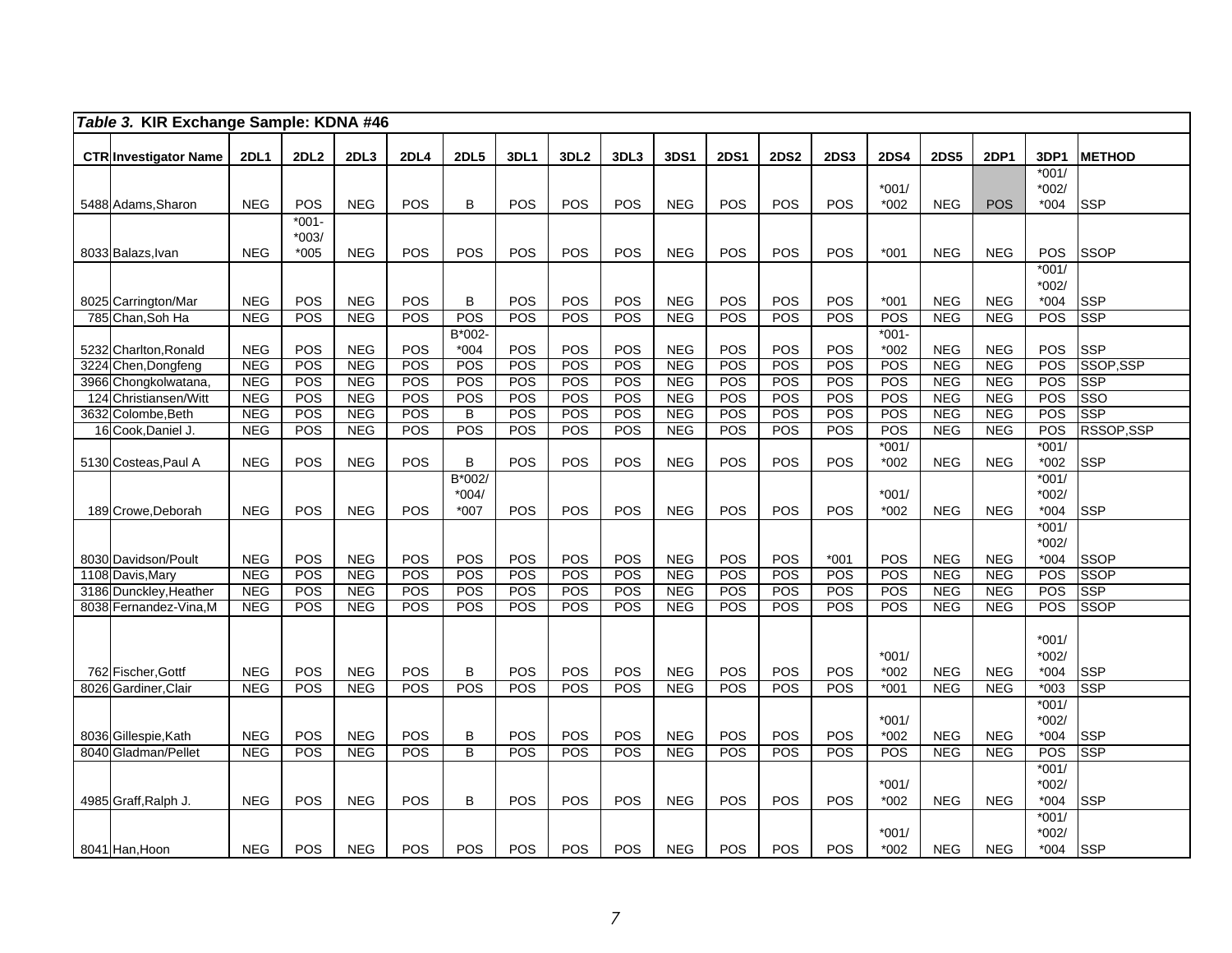| Table 3. KIR Exchange Sample: KDNA #46  |                          |            |                          |             |                |                    |                  |            |                          |             |                   |             |                          |                          |                          |                   |                         |
|-----------------------------------------|--------------------------|------------|--------------------------|-------------|----------------|--------------------|------------------|------------|--------------------------|-------------|-------------------|-------------|--------------------------|--------------------------|--------------------------|-------------------|-------------------------|
|                                         | <b>2DL1</b>              | 2DL2       | 2DL3                     | <b>2DL4</b> | <b>2DL5</b>    | 3DL1               | 3DL <sub>2</sub> | 3DL3       | 3DS1                     | <b>2DS1</b> | <b>2DS2</b>       | <b>2DS3</b> | <b>2DS4</b>              | <b>2DS5</b>              | 2DP1                     | 3DP1              | <b>METHOD</b>           |
| <b>CTR Investigator Name</b>            |                          |            |                          |             |                |                    |                  |            |                          |             |                   |             |                          |                          |                          | $*001/$           |                         |
|                                         |                          |            |                          |             |                |                    |                  |            |                          |             |                   |             | $*001/$                  |                          |                          | $*002/$           |                         |
| 1461 Hidajat, Melan                     | <b>NEG</b>               | POS        | <b>NEG</b>               | <b>POS</b>  | B              | POS                | <b>POS</b>       | POS        | <b>NEG</b>               | POS         | <b>POS</b>        | POS         | $*002$                   | <b>NEG</b>               | <b>NEG</b>               | $*004$            | <b>SSP</b>              |
|                                         |                          |            |                          |             |                |                    |                  |            |                          |             |                   |             | $*001/$                  |                          |                          |                   |                         |
| 615 Holdsworth/Tait                     | <b>NEG</b>               | POS        | <b>NEG</b>               | <b>POS</b>  | B              | POS                | <b>POS</b>       | POS        | <b>NEG</b>               | POS         | <b>POS</b>        | POS         | $*002$                   | <b>NEG</b>               | <b>NEG</b>               | POS               | <b>SSP</b>              |
| 5000 Hsu, Susan H.<br>4337 Kim, Tai-Gyu | <b>NEG</b><br><b>POS</b> | POS<br>POS | <b>NEG</b><br><b>NEG</b> | POS<br>POS  | POS<br>POS     | POS<br>POS         | POS<br>POS       | POS<br>POS | <b>NEG</b><br><b>NEG</b> | POS<br>POS  | <b>POS</b><br>POS | POS<br>POS  | <b>POS</b><br><b>POS</b> | <b>NEG</b><br><b>NEG</b> | <b>NEG</b><br><b>POS</b> | POS<br>POS        | SSOP, SSP<br><b>SSP</b> |
| 8037 Kotsch, Katja                      | <b>NEG</b>               | POS        | <b>NEG</b>               | POS         | POS            | POS                | <b>POS</b>       | POS        | <b>NEG</b>               | POS         | POS               | POS         | POS                      | <b>NEG</b>               | <b>NEG</b>               | <b>POS</b>        | <b>SSP</b>              |
|                                         |                          |            |                          |             | B*002/         |                    |                  |            |                          |             |                   |             |                          |                          |                          | $*001/$           |                         |
|                                         |                          |            |                          |             | $*004/$        |                    |                  |            |                          |             |                   |             | $*001/$                  |                          |                          | $*002/$           |                         |
| 836 KuKuruga, Debr                      | <b>NEG</b>               | POS        | <b>NEG</b>               | <b>POS</b>  | $*007$         | POS                | POS              | POS        | <b>NEG</b>               | POS         | POS               | POS         | $*002$                   | <b>NEG</b>               | <b>NEG</b>               | $*004$            | <b>SSP</b>              |
| 8046 Kusnierczyk, Piotr                 | <b>NEG</b>               | POS        | <b>NEG</b>               | POS         | POS            | POS                | POS              | POS        | <b>NEG</b>               | <b>POS</b>  | <b>POS</b>        | POS         | <b>FULL</b>              | <b>NEG</b>               | <b>NT</b>                | $\overline{NT}$   | <b>MULTIPLEX SSP</b>    |
|                                         |                          |            |                          |             |                |                    | $*001/$          |            |                          |             |                   |             |                          |                          |                          |                   |                         |
|                                         |                          |            |                          |             |                | $*002/$<br>$*006-$ | $*009/$<br>*013, |            |                          |             |                   |             |                          |                          |                          |                   |                         |
|                                         |                          |            |                          |             |                | $*008/$            | *007//           |            |                          |             |                   |             |                          |                          |                          |                   |                         |
|                                         |                          |            |                          | *00102/     |                | $*015/$            | $*006/$          |            |                          |             |                   |             |                          |                          |                          |                   |                         |
|                                         |                          |            |                          | *00103/     |                | $*017/$            | *014.            |            |                          |             |                   |             |                          |                          |                          |                   |                         |
|                                         |                          |            |                          | *00105.     |                | $*018/$            | $*010/$          |            |                          |             |                   |             |                          |                          |                          |                   |                         |
| 5142 Marsh, Steven                      | <b>NEG</b>               | POS        | <b>NEG</b>               |             | POS            | *020,              | $*016$           | POS        | <b>NEG</b>               | <b>POS</b>  | POS               | POS         | $*001. -$                | <b>NEG</b>               | <b>NEG</b>               | <b>POS</b>        | <b>SSOP</b>             |
| 8027 Middleton, Der                     | <b>NEG</b>               | POS        | <b>NEG</b>               | POS         | POS            | POS                | POS              | POS        | <b>NEG</b>               | POS         | <b>POS</b>        | POS         | $*001$                   | <b>NEG</b>               | <b>NEG</b>               | POS               | <b>SSOP</b>             |
| 733 Mytilineos, Joan                    | <b>NEG</b>               | POS        | <b>NEG</b>               | POS         | POS            | POS                | <b>POS</b>       | POS        | <b>NEG</b>               | <b>POS</b>  | POS               | POS         | <b>POS</b>               | <b>NEG</b>               | <b>NEG</b>               | POS               | <b>SSP</b>              |
|                                         |                          |            |                          |             |                |                    |                  |            |                          |             |                   |             |                          |                          |                          | $*001/$           |                         |
| 2549 Nehlsen-Canna                      | <b>NEG</b>               | POS        | <b>NEG</b>               | POS         | POS            | POS                | POS              | POS        | <b>NEG</b>               | <b>POS</b>  | POS               | POS         | $*001/$<br>$*002$        | <b>NEG</b>               | <b>NEG</b>               | $*002/$<br>$*004$ | <b>SSP</b>              |
|                                         |                          |            |                          |             |                |                    |                  |            |                          |             |                   |             |                          |                          |                          |                   |                         |
|                                         |                          |            |                          |             |                |                    |                  |            |                          |             |                   |             |                          |                          |                          |                   |                         |
|                                         |                          |            |                          |             |                |                    |                  |            |                          |             |                   |             |                          |                          |                          |                   |                         |
|                                         |                          |            |                          |             |                |                    |                  |            |                          |             |                   |             |                          |                          |                          |                   |                         |
|                                         |                          |            |                          |             |                |                    |                  |            |                          |             |                   |             |                          |                          |                          |                   |                         |
|                                         |                          |            |                          |             |                |                    |                  |            |                          |             |                   |             |                          |                          |                          |                   |                         |
|                                         |                          |            |                          |             |                |                    |                  |            |                          |             |                   |             |                          |                          |                          |                   |                         |
| 8039 Noreen, Harriet                    | <b>NEG</b>               | POS        | <b>NEG</b>               | <b>POS</b>  | POS            | POS                | POS              | POS        | <b>NEG</b>               | POS         | POS               | POS         | POS                      | <b>NEG</b>               | <b>NEG</b>               | POS               |                         |
| 4141 Pollack, Maril                     | <b>NEG</b>               | POS        | <b>NEG</b>               | <b>POS</b>  | $\overline{B}$ | POS                | <b>POS</b>       | <b>POS</b> | NEG                      | POS         | POS               | <b>POS</b>  | POS                      | <b>NEG</b>               | <b>NEG</b>               | <b>POS</b>        | <b>SSP</b>              |
| 3753 Reed/Rajaling                      | <b>NEG</b>               | POS        | <b>NEG</b>               | <b>POS</b>  | POS<br>B*002/  | POS                | POS              | POS        | <b>NEG</b>               | <b>POS</b>  | POS               | POS         | POS                      | <b>NEG</b>               | <b>NEG</b>               | POS<br>$*001/$    | <b>SSP</b>              |
|                                         |                          |            |                          |             | $*004/$        |                    |                  |            |                          |             |                   |             | $*001/$                  |                          |                          | $*002/$           |                         |
| 3798 Reinsmoen, Nan                     | <b>NEG</b>               | POS        | <b>NEG</b>               | POS         | $*007$         | POS                | POS              | POS        | <b>NEG</b>               | POS         | POS               | POS         | *002                     | <b>NEG</b>               | <b>NEG</b>               | $*004$            | <b>SSP</b>              |
| 1694 Sauer, Norbert                     | <b>NEG</b>               | <b>NEG</b> | <b>NEG</b>               | POS         | POS            | POS                | POS              | POS        | <b>NEG</b>               | POS         | <b>POS</b>        | POS         | POS                      | NEG                      | NEG                      | POS               | <b>SSP</b>              |
|                                         |                          |            |                          |             |                |                    |                  |            |                          |             |                   |             | $*001/$                  |                          |                          |                   |                         |
| 3410 Schroeder, M.L                     | <b>NEG</b>               | POS        | <b>NEG</b>               | POS         | B              | POS                | POS              | <b>POS</b> | <b>NEG</b>               | POS         | POS               | POS         | $*002$                   | <b>NEG</b>               | <b>NEG</b>               | POS               | <b>SSP</b>              |
|                                         |                          |            |                          |             |                |                    |                  |            |                          |             |                   |             |                          |                          |                          | $*001/$           |                         |
|                                         |                          |            |                          |             |                |                    |                  |            |                          |             |                   |             |                          |                          |                          | $*002/$           |                         |
| 1426 Senitzer, David                    | <b>NEG</b>               | <b>POS</b> | <b>NEG</b>               | POS         | <b>POS</b>     | $*002,$            | POS              | <b>POS</b> | <b>NEG</b>               | <b>POS</b>  | <b>POS</b>        | POS         | $*001$                   | <b>NEG</b>               | <b>NEG</b>               | $*004$            | <b>MULTIPLEX SSP</b>    |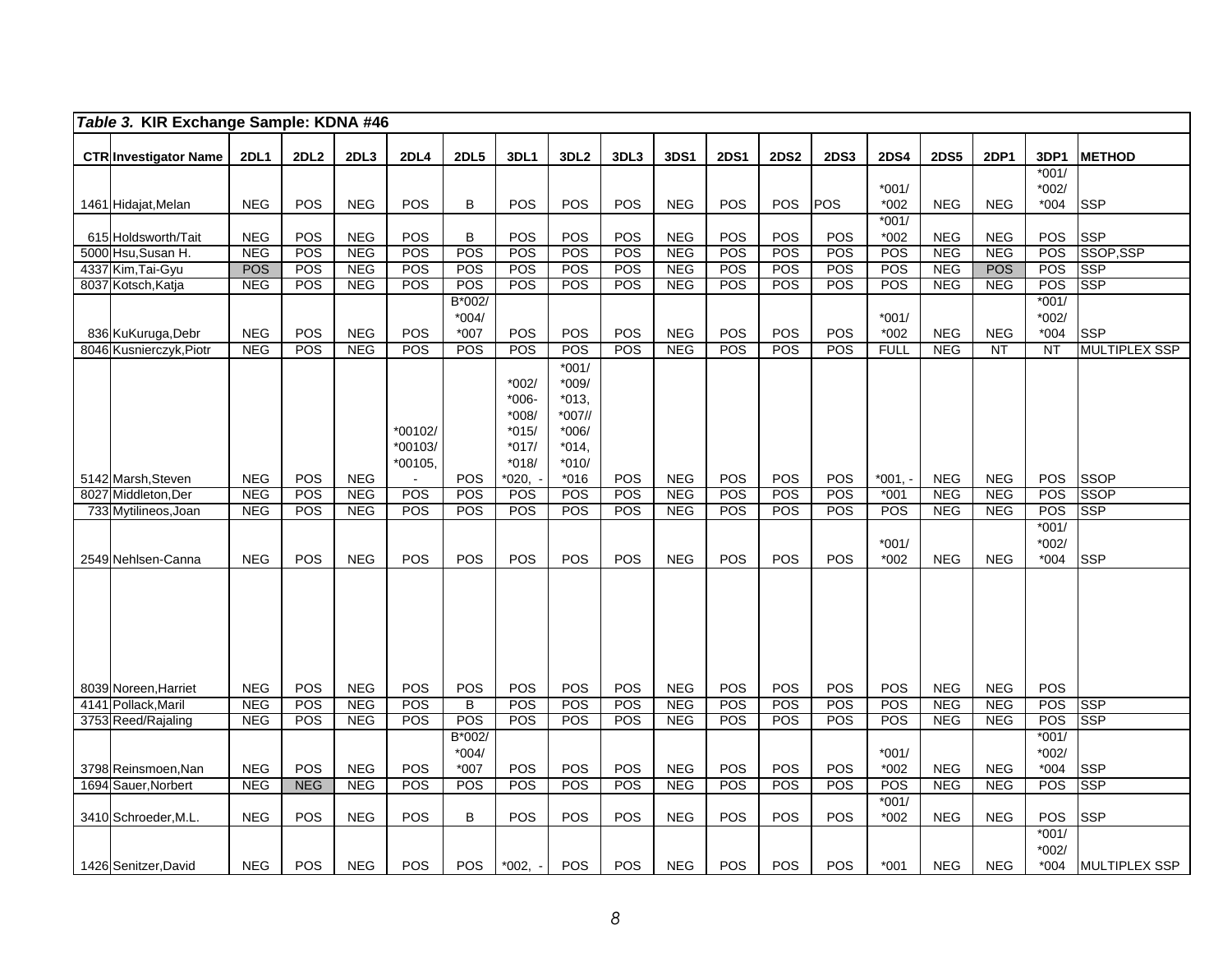| Table 3. KIR Exchange Sample: KDNA #46 |             |                   |            |             |                                        |                                                                                              |                                           |            |             |                    |             |             |                   |             |             |                              |               |
|----------------------------------------|-------------|-------------------|------------|-------------|----------------------------------------|----------------------------------------------------------------------------------------------|-------------------------------------------|------------|-------------|--------------------|-------------|-------------|-------------------|-------------|-------------|------------------------------|---------------|
| <b>CTR Investigator Name</b>           | <b>2DL1</b> | 2DL2              | 2DL3       | <b>2DL4</b> | <b>2DL5</b>                            | <b>3DL1</b>                                                                                  | 3DL <sub>2</sub>                          | 3DL3       | <b>3DS1</b> | <b>2DS1</b>        | <b>2DS2</b> | <b>2DS3</b> | <b>2DS4</b>       | <b>2DS5</b> | <b>2DP1</b> | 3DP1                         | <b>METHOD</b> |
|                                        |             |                   |            |             |                                        |                                                                                              |                                           |            |             |                    |             |             |                   |             |             | $*001/$                      |               |
|                                        |             |                   |            |             | B*002-                                 |                                                                                              |                                           |            |             |                    |             |             | $*001/$           |             |             | $*002/$                      |               |
| 740 Snider, Denis                      | <b>NEG</b>  | <b>POS</b>        | <b>NEG</b> | <b>POS</b>  | $*004$                                 | POS                                                                                          | <b>POS</b>                                | <b>POS</b> | <b>NEG</b>  | POS                | POS         | POS         | $*002$            | <b>NEG</b>  | <b>NEG</b>  | $*004$                       | <b>SSP</b>    |
| 702 Spannagl, Michae                   | <b>NEG</b>  | POS               | <b>NEG</b> | POS         | B                                      | POS                                                                                          | POS                                       | POS        | <b>NEG</b>  | POS                | POS         | POS         | $*001/$<br>$*002$ | <b>NEG</b>  | <b>NEG</b>  | $*001/$<br>$*002$            | <b>SSP</b>    |
| 230 Thoni, Deborah                     | NEG         | POS               | NEG        | POS         | POS                                    | POS                                                                                          | POS                                       | <b>POS</b> | NEG         | POS                | POS         | <b>POS</b>  | POS               | NEG         | <b>NEG</b>  | POS                          | <b>SSO</b>    |
| 747 Tiercy, Jean-Marie                 | <b>NEG</b>  | POS               | <b>NEG</b> | POS         | B*002-<br>$*004/$<br>$*006/$<br>$*007$ | $*001/$<br>$*002/$<br>$*005-$<br>$*009/$<br>$*015-$<br>$*018/$<br>*020,<br>$*004/$<br>$*019$ | POS                                       | POS        | <b>NEG</b>  | POS                | POS         | POS         | $*001/$<br>$*002$ | <b>NEG</b>  | <b>NEG</b>  | $*001/$<br>$*002/$<br>$*004$ | <b>SSP</b>    |
|                                        |             | $*001 -$          |            |             |                                        |                                                                                              |                                           |            |             |                    |             |             |                   |             |             |                              |               |
| 4021 Trachtenberg, E                   | <b>NEG</b>  | $*003/$<br>$*005$ | <b>NEG</b> | POS         | POS                                    | POS                                                                                          | POS                                       | POS        | <b>NEG</b>  | $*002 -$<br>$*004$ | POS         | POS         | <b>POS</b>        | <b>NEG</b>  | <b>NEG</b>  | POS                          | MALDI-TOF/SNP |
| 8024 Trowsdale, Joh                    | <b>NEG</b>  | POS               | <b>NEG</b> | NT          | POS                                    | POS                                                                                          | POS                                       | POS        | <b>NEG</b>  | POS                | POS         | POS         | <b>FULL</b>       | <b>NEG</b>  | <b>NEG</b>  | POS                          | <b>SSP</b>    |
| 5462 Turner, Victor                    | <b>NEG</b>  | <b>POS</b>        | <b>NEG</b> | POS         | B                                      | POS                                                                                          | POS                                       | POS        | <b>NEG</b>  | POS                | POS         | POS         | $*001/$<br>$*002$ | <b>NEG</b>  | <b>NEG</b>  | $*001 -$<br>$*004$           | <b>SSP</b>    |
|                                        |             |                   |            |             |                                        |                                                                                              |                                           |            |             |                    |             |             | $*001/$           |             |             |                              |               |
| 8028 Uhrberg, Marku                    | <b>NEG</b>  | POS               | <b>POS</b> | <b>NT</b>   | POS                                    | POS                                                                                          | POS                                       | <b>NT</b>  | <b>NEG</b>  | POS                | POS         | POS         | $*002$            | <b>NEG</b>  | <b>NT</b>   | <b>NT</b>                    | <b>SSP</b>    |
| 3775 Vidan-Jeras, BI                   | <b>NEG</b>  | POS               | <b>NEG</b> | POS         | B                                      | POS                                                                                          | POS                                       | POS        | <b>NEG</b>  | POS                | POS         | POS         | POS               | <b>NEG</b>  | <b>NEG</b>  | POS                          | <b>SSP</b>    |
| 8023 Vilches, Carlo                    | <b>NEG</b>  | POS               | <b>NEG</b> | POS         | B*002                                  | POS                                                                                          | POS                                       | POS        | <b>NEG</b>  | POS                | POS         | POS         | $*001$            | <b>NEG</b>  | <b>NEG</b>  | $*001/$<br>$*002/$<br>$*004$ | <b>SSP</b>    |
| 8047 Wassmuth.Ralf                     | <b>NEG</b>  | POS               | <b>NEG</b> | POS         | <b>POS</b>                             | <b>POS</b>                                                                                   | <b>POS</b>                                | <b>POS</b> | <b>NEG</b>  | POS                | POS         | POS         | POS               | NEG         | <b>NEG</b>  | POS                          | <b>SSP</b>    |
| 1466 Yu, Neng                          | <b>NEG</b>  | POS               | <b>NEG</b> | *00102      | <b>POS</b>                             | POS                                                                                          | $*002.$<br>$*007$ //<br>$*010.$<br>$*015$ | POS        | <b>NEG</b>  | $*002 -$<br>$*004$ | POS         | POS         | $*001$            | <b>NEG</b>  | <b>NEG</b>  | $*001/$<br>$*002/$<br>$*004$ | SSOP, SBT     |
| 713 Zachary, Andre                     | <b>NEG</b>  | <b>POS</b>        | <b>NEG</b> | <b>POS</b>  | B*002/<br>$*004$                       | <b>POS</b>                                                                                   | <b>POS</b>                                | <b>POS</b> | <b>NEG</b>  | <b>POS</b>         | <b>POS</b>  | POS         | $*001/$<br>$*002$ | <b>NEG</b>  | <b>NEG</b>  | $*001/$<br>$*002/$<br>$*004$ | <b>SSP</b>    |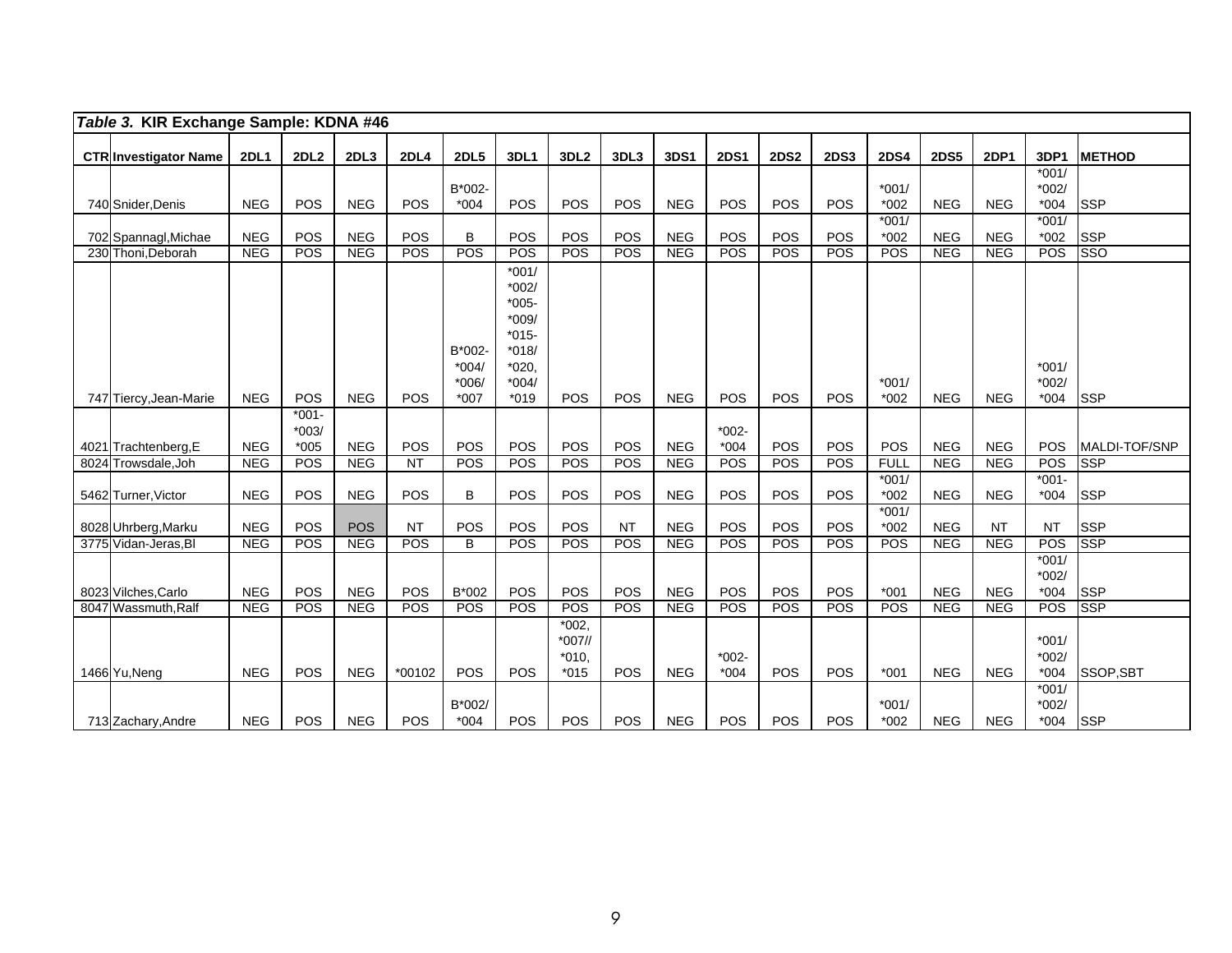|      | Table 4. KIR Exchange Sample: KDNA #47      |                   |                  |            |             |              |            |                          |            |                          |                          |                          |             |                        |                          |            |                          |                           |
|------|---------------------------------------------|-------------------|------------------|------------|-------------|--------------|------------|--------------------------|------------|--------------------------|--------------------------|--------------------------|-------------|------------------------|--------------------------|------------|--------------------------|---------------------------|
|      |                                             |                   |                  |            |             |              |            |                          |            |                          |                          |                          |             |                        |                          |            |                          |                           |
|      | <b>CTR Investigator Name</b>                | <b>2DL1</b>       | <b>2DL2</b>      | 2DL3       | <b>2DL4</b> | <b>2DL5</b>  | 3DL1       | 3DL <sub>2</sub>         | 3DL3       | 3DS1                     | <b>2DS1</b>              | <b>2DS2</b>              | <b>2DS3</b> | <b>2DS4</b><br>$*003-$ | <b>2DS5</b>              | 2DP1       | 3DP1                     | <b>METHOD</b>             |
|      | 5488 Adams, Sharon                          | POS               | <b>POS</b>       | POS        | <b>POS</b>  | B            | POS        | <b>POS</b>               | POS        | <b>NEG</b>               | <b>NEG</b>               | <b>POS</b>               | <b>POS</b>  | $*007$                 | <b>NEG</b>               | <b>POS</b> | $*003$                   | <b>SSP</b>                |
|      |                                             |                   |                  |            |             |              |            |                          |            |                          |                          |                          |             | $*003/$                |                          |            |                          |                           |
|      |                                             |                   | $*001 -$         |            |             |              |            |                          |            |                          |                          |                          |             | $*004/$                |                          |            |                          |                           |
|      |                                             |                   | $*003/$          |            |             |              |            |                          |            |                          |                          |                          |             | $*006/$                |                          |            |                          |                           |
|      | 8033 Balazs, Ivan                           | POS               | *005             | POS        | POS         | POS          | POS        | <b>POS</b>               | POS        | <b>NEG</b>               | <b>NEG</b>               | <b>POS</b>               | POS         | $*007$                 | <b>NEG</b>               | POS        | POS                      | <b>SSOP</b>               |
|      | 8025 Carrington/Mar                         | POS               | POS              | POS        | POS         | B            | POS        | POS                      | POS        | <b>NEG</b>               | <b>NEG</b>               | POS                      | POS         | DEL                    | <b>NEG</b>               | POS        | $*003$                   | <b>SSP</b>                |
|      | 785 Chan, Soh Ha                            | POS               | POS              | POS        | POS         | POS          | POS        | POS                      | POS        | <b>NEG</b>               | <b>NEG</b>               | POS                      | POS         | POS                    | <b>NEG</b>               | POS        | POS                      | <b>SSP</b>                |
|      |                                             |                   |                  |            |             | B*002-       |            |                          |            |                          |                          |                          |             | $*003-$                |                          |            |                          |                           |
|      | 5232 Charlton, Ronald                       | POS               | POS              | POS        | POS         | $*004$       | POS        | POS                      | POS        | <b>NEG</b>               | <b>NEG</b>               | POS                      | POS         | $*005$                 | <b>NEG</b>               | POS        | $*003$                   | <b>SSP</b>                |
| 3224 | Chen, Dongfeng                              | POS               | POS              | POS        | POS         | POS          | POS        | POS                      | POS        | <b>NEG</b>               | <b>NEG</b>               | POS                      | POS         | POS                    | <b>NEG</b>               | POS        | POS                      | SSOP, SSP                 |
|      | 3966 Chongkolwatana                         | POS               | <b>POS</b>       | POS        | POS         | POS          | POS        | <b>POS</b>               | <b>POS</b> | <b>NEG</b>               | <b>NEG</b>               | POS                      | POS         | POS                    | <b>NEG</b>               | POS        | POS                      | <b>SSP</b>                |
|      | 124 Christiansen/Witt                       | <b>POS</b><br>POS | POS<br>POS       | POS<br>POS | POS<br>POS  | POS<br>B     | POS<br>POS | <b>POS</b><br><b>POS</b> | POS<br>POS | <b>NEG</b><br><b>NEG</b> | <b>NEG</b><br><b>NEG</b> | <b>POS</b><br><b>POS</b> | POS<br>POS  | POS<br>POS             | <b>NEG</b><br><b>NEG</b> | POS<br>POS | POS<br>POS               | <b>RSSO</b><br><b>SSP</b> |
|      | 3632 Colombe, Beth<br>16 Cook, Daniel J.    | <b>POS</b>        | POS              | POS        | POS         | POS          | POS        | POS                      | POS        | <b>NEG</b>               | <b>NEG</b>               | POS                      | POS         | POS                    | <b>NEG</b>               | POS        | POS                      | RSSOP, SSP                |
|      | 5130 Costeas, Paul A                        | <b>POS</b>        | POS              | POS        | POS         | B            | POS        | <b>POS</b>               | POS        | <b>NEG</b>               | <b>NEG</b>               | <b>POS</b>               | POS         | $*003$                 | <b>NEG</b>               | POS        | $*003$                   | <b>SSP</b>                |
|      |                                             |                   |                  |            |             | B*002/       |            |                          |            |                          |                          |                          |             |                        |                          |            |                          |                           |
|      |                                             |                   |                  |            |             | $*004/$      |            |                          |            |                          |                          |                          |             | $*003-$                |                          |            |                          |                           |
|      | 189 Crowe, Deborah                          | POS               | POS              | POS        | POS         | *007         | POS        | POS                      | POS        | <b>NEG</b>               | <b>NEG</b>               | POS                      | POS         | $*007$                 | <b>NEG</b>               | POS        | $*003$                   | <b>SSP</b>                |
|      | 8030 Davidson/Poult                         | POS               | POS              | POS        | POS         | POS          | POS        | POS                      | POS        | NEG                      | <b>NEG</b>               | POS                      | $*001$      | POS                    | <b>NEG</b>               | POS        | $*003$                   | <b>SSOP</b>               |
|      | 1108 Davis, Mary                            | POS               | POS              | POS        | POS         | POS          | POS        | POS                      | POS        | <b>NEG</b>               | <b>NEG</b>               | POS                      | POS         | <b>POS</b>             | <b>NEG</b>               | POS        | POS                      | <b>SSOP</b>               |
|      | 3186 Dunckley, Heather                      | POS               | POS              | POS        | POS         | POS          | POS        | POS                      | POS        | NEG                      | <b>NEG</b>               | POS                      | POS         | POS                    | <b>NEG</b>               | POS        | POS                      | <b>SSP</b>                |
|      | 8038 Fernandez-Vina, M                      | POS               | <b>NEG</b>       | POS        | POS         | POS          | POS        | POS                      | POS        | <b>NEG</b>               | <b>NEG</b>               | <b>NEG</b>               | POS         | DEL                    | <b>NEG</b>               | POS        | POS                      | <b>SSOP</b>               |
|      |                                             |                   |                  |            |             |              |            |                          |            |                          |                          |                          |             | $*003-$                |                          |            |                          |                           |
|      | 762 Fischer, Gottf                          | POS               | POS              | POS        | POS         | B            | POS        | POS                      | POS        | <b>NEG</b>               | <b>NEG</b>               | POS                      | POS         | $*006$                 | <b>NEG</b>               | POS        | $*003$                   | <b>SSP</b>                |
|      | 8026 Gardiner, Clair                        | POS               | $\overline{POS}$ | POS        | POS         | POS          | POS        | POS                      | POS        | <b>NEG</b>               | <b>NEG</b>               | POS                      | POS         | POS                    | <b>NEG</b>               | POS        | POS                      | <b>SSP</b>                |
|      |                                             |                   |                  |            |             |              |            |                          |            |                          |                          |                          |             |                        |                          |            |                          |                           |
|      |                                             |                   |                  |            |             |              |            |                          |            |                          |                          |                          |             | $*003-$                |                          |            | *00301/                  |                           |
|      | 8036 Gillespie, Kath<br>8040 Gladman/Pellet | POS<br>POS        | POS<br>POS       | POS<br>POS | POS<br>POS  | $\sf B$<br>B | POS<br>POS | POS<br><b>POS</b>        | POS<br>POS | <b>NEG</b><br><b>NEG</b> | <b>NEG</b><br><b>NEG</b> | POS<br>POS               | POS<br>POS  | $*006$<br>POS          | <b>NEG</b><br><b>NEG</b> | POS<br>POS | *00302 SSP<br><b>POS</b> | <b>SSP</b>                |
|      |                                             |                   |                  |            |             |              |            |                          |            |                          |                          |                          |             | $*003-$                |                          |            |                          |                           |
|      | 4985 Graff, Ralph J.                        | POS               | POS              | POS        | POS         | B            | POS        | POS                      | POS        | <b>NEG</b>               | <b>POS</b>               | POS                      | <b>POS</b>  | $*007$                 | <b>NEG</b>               | <b>POS</b> | $*003$                   | <b>SSP</b>                |
|      |                                             |                   |                  |            |             |              |            |                          |            |                          |                          |                          |             | $*003/$                |                          |            |                          |                           |
|      |                                             |                   |                  |            |             |              |            |                          |            |                          |                          |                          |             | $*004/$                |                          |            | $*00301$                 |                           |
|      | 8041 Han, Hoon                              | POS               | POS              | POS        | POS         | POS          | POS        | POS                      | POS        | <b>NEG</b>               | <b>NEG</b>               | POS                      | POS         | $*006$                 | <b>NEG</b>               | POS        | *00302                   | <b>SSP</b>                |
|      |                                             |                   |                  |            |             |              |            |                          |            |                          |                          |                          |             | $*003-$                |                          |            |                          |                           |
|      | 1461 Hidajat, Melan                         | POS               | POS              | POS        | POS         | B            | POS        | POS                      | POS        | <b>NEG</b>               | <b>NEG</b>               | POS                      | POS         | $*006$                 | <b>NEG</b>               | POS        | $*003$                   | <b>SSP</b>                |
|      |                                             |                   |                  |            |             |              |            |                          |            |                          |                          |                          |             | $*003-$                |                          |            |                          |                           |
|      | 615 Holdsworth/Tait                         | POS               | POS              | POS        | <b>POS</b>  | B            | POS        | <b>POS</b>               | POS        | <b>NEG</b>               | <b>NEG</b>               | POS                      | POS         | $*007$                 | <b>NEG</b>               | POS        | $*003$                   | <b>SSP</b>                |
|      | 5000 Hsu, Susan H.                          | POS               | POS              | POS        | POS         | POS          | POS        | POS                      | POS        | <b>NEG</b>               | <b>NEG</b>               | POS                      | POS         | $\overline{POS}$       | <b>NEG</b>               | POS        | POS                      | SSOP,SSP                  |
|      | 4337 Kim, Tai-Gyu                           | <b>POS</b>        | POS              | POS        | POS         | POS          | POS        | <b>POS</b>               | POS        | <b>NEG</b>               | <b>NEG</b>               | POS                      | POS         | POS                    | <b>NEG</b>               | POS        | POS                      | <b>SSP</b>                |
|      | 8037 Kotsch, Katja                          | POS               | POS              | POS        | POS         | POS          | POS        | POS                      | POS        | <b>NEG</b>               | <b>NEG</b>               | POS                      | POS         | POS                    | <b>NEG</b>               | POS        | POS                      | <b>SSP</b>                |
|      |                                             |                   |                  |            |             |              |            |                          |            |                          |                          |                          |             | $*003-$                |                          |            |                          |                           |
|      | 836 KuKuruga, Debr                          | POS               | POS              | POS        | POS         | B            | POS        | <b>POS</b>               | POS        | <b>NEG</b>               | <b>NEG</b>               | POS                      | POS         | $*007$                 | <b>NEG</b>               | POS        | $*003$                   | <b>SSP</b>                |
|      | 8046 Kusnierczyk, Piotr                     | <b>POS</b>        | <b>POS</b>       | POS        | POS         | POS          | POS        | <b>POS</b>               | POS        | <b>NEG</b>               | <b>NEG</b>               | <b>POS</b>               | POS         | DEL                    | <b>NEG</b>               | <b>NT</b>  | <b>NT</b>                | <b>MULTIPLEX SSP</b>      |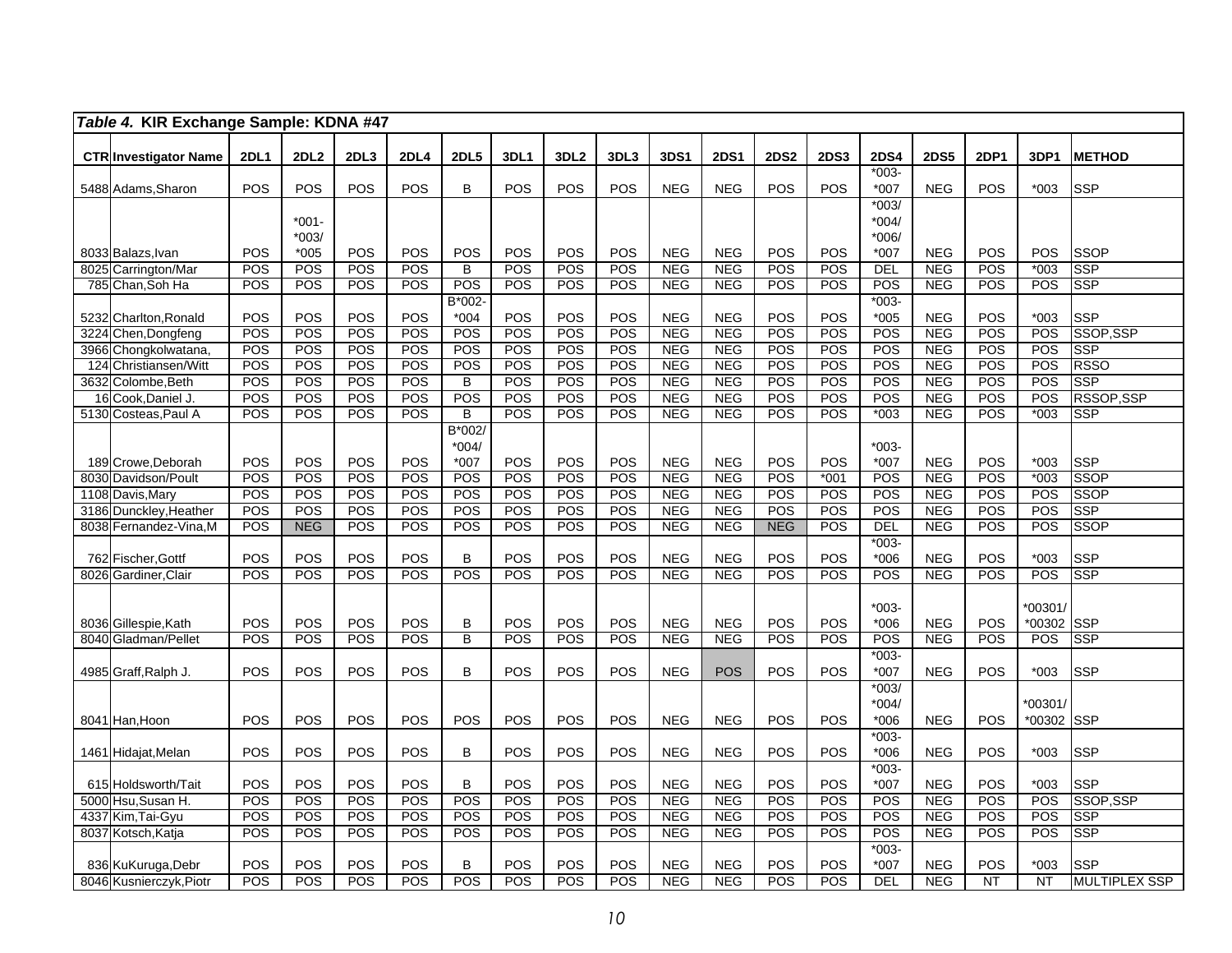| Table 4. KIR Exchange Sample: KDNA #47    |                   |             |            |                   |                   |                    |                  |            |            |             |             |             |                    |             |             |               |                          |
|-------------------------------------------|-------------------|-------------|------------|-------------------|-------------------|--------------------|------------------|------------|------------|-------------|-------------|-------------|--------------------|-------------|-------------|---------------|--------------------------|
| <b>CTR Investigator Name</b>              | <b>2DL1</b>       | <b>2DL2</b> | 2DL3       | <b>2DL4</b>       | <b>2DL5</b>       | 3DL1               | 3DL <sub>2</sub> | 3DL3       | 3DS1       | <b>2DS1</b> | <b>2DS2</b> | <b>2DS3</b> | <b>2DS4</b>        | <b>2DS5</b> | <b>2DP1</b> | 3DP1          | <b>METHOD</b>            |
|                                           |                   |             |            |                   |                   |                    |                  |            |            |             |             |             |                    |             |             |               |                          |
|                                           |                   |             |            | *00201/           |                   |                    |                  |            |            |             |             |             | $*003/$            |             |             |               |                          |
|                                           |                   |             |            | *00802,           |                   |                    |                  |            |            |             |             |             | $*004/$            |             |             |               |                          |
| 5142 Marsh, Steven                        | $*003.$<br>$*004$ | <b>POS</b>  | $*001, -$  | $*006/$<br>$*010$ | POS               | POS                | $*003.$          | <b>POS</b> | <b>POS</b> | <b>NEG</b>  | <b>POS</b>  | POS         | $*006/$<br>$*007$  | <b>NEG</b>  | <b>POS</b>  | POS           | <b>SSOP</b>              |
|                                           |                   |             |            |                   |                   |                    |                  |            |            |             |             |             | $*003-$            |             |             |               |                          |
| 8027 Middleton, Der                       | POS               | POS         | POS        | POS               | POS               | POS                | POS              | POS        | <b>NEG</b> | <b>NEG</b>  | POS         | <b>POS</b>  | $*007$             | <b>NEG</b>  | <b>POS</b>  | POS           | <b>SSOP</b>              |
| 733 Mytilineos, Joan                      | POS               | POS         | POS        | POS               | POS               | POS                | POS              | POS        | <b>NEG</b> | <b>NEG</b>  | POS         | POS         | POS                | <b>NEG</b>  | POS         | POS           | <b>SSP</b>               |
|                                           |                   |             |            |                   |                   |                    |                  |            |            |             |             |             | $*003-$            |             |             |               |                          |
| 2549 Nehlsen-Canna                        | POS               | POS         | POS        | POS               | POS               | POS                | POS              | POS        | <b>NEG</b> | <b>NEG</b>  | POS         | POS         | $*006$             | <b>NEG</b>  | POS         | $*003$        | <b>SSP</b>               |
|                                           |                   |             |            |                   |                   |                    |                  |            |            |             |             |             |                    |             |             |               |                          |
|                                           |                   |             |            |                   |                   |                    |                  |            |            |             |             |             |                    |             |             |               |                          |
| 8039 Noreen, Harriet                      | <b>POS</b>        | <b>POS</b>  | <b>POS</b> | POS               | POS               | POS                | <b>POS</b>       | POS        | <b>NEG</b> | <b>NEG</b>  | <b>POS</b>  | <b>POS</b>  | <b>POS</b>         | <b>NEG</b>  | POS         | <b>POS</b>    |                          |
|                                           |                   |             |            |                   |                   |                    |                  |            |            |             |             |             | $*003/$            |             |             |               |                          |
|                                           |                   |             |            |                   |                   |                    |                  |            |            |             |             |             | $*004/$            |             |             |               |                          |
|                                           | POS               |             | POS        | <b>POS</b>        | B                 |                    | POS              | POS        | <b>NEG</b> | <b>NEG</b>  | POS         | POS         | $*006/$            | <b>NEG</b>  |             |               |                          |
| 4141 Pollack, Maril<br>3753 Reed/Rajaling | POS               | POS<br>POS  | POS        | POS               | POS               | POS<br>POS         | POS              | POS        | <b>NEG</b> | <b>NEG</b>  | POS         | POS         | $*007$<br>POS      | <b>NEG</b>  | POS<br>POS  | $*003$<br>POS | <b>SSP</b><br><b>SSP</b> |
|                                           |                   |             |            |                   | B*002/            |                    |                  |            |            |             |             |             |                    |             |             |               |                          |
|                                           |                   |             |            |                   | $*004/$           |                    |                  |            |            |             |             |             | $*003-$            |             |             |               |                          |
| 3798 Reinsmoen, Nan                       | POS               | POS         | POS        | POS               | *007              | POS                | POS              | POS        | <b>NEG</b> | <b>POS</b>  | POS         | POS         | $*007$             | <b>NEG</b>  | POS         | $*003$        | <b>SSP</b>               |
| 1694 Sauer, Norbert                       | POS               | <b>NEG</b>  | POS        | POS               | POS               | POS                | POS              | POS        | <b>NEG</b> | <b>NEG</b>  | POS         | POS         | POS                | <b>NEG</b>  | POS         | POS           | <b>SSP</b>               |
| 3410 Schroeder, M.L.                      | POS               | POS         | POS        | POS               | B                 | POS                | POS              | POS        | <b>NEG</b> | <b>NEG</b>  | POS         | <b>POS</b>  | $*003-$<br>$*006$  | <b>NEG</b>  | POS         | $*003$        | <b>SSP</b>               |
|                                           |                   |             |            |                   |                   |                    |                  |            |            |             |             |             | $*003/$            |             |             |               |                          |
|                                           |                   |             |            |                   |                   |                    |                  |            |            |             |             |             | $*004/$            |             |             |               |                          |
|                                           |                   |             |            |                   |                   | $*004.$            |                  |            |            |             |             |             | $*006/$            |             |             |               |                          |
| 1426 Senitzer, David                      | POS               | POS         | POS        | POS               | POS               | $*007$             | POS              | POS        | <b>NEG</b> | <b>NEG</b>  | POS         | <b>POS</b>  | $*007$             | <b>NEG</b>  | POS         | $*003$        | <b>MULTIPLEX SSP</b>     |
|                                           |                   |             |            |                   |                   |                    |                  |            |            |             |             |             | $*003/$            |             |             |               |                          |
| 740 Snider, Denis                         | POS               | POS         | POS        | POS               | B*002-<br>$*004$  | POS                | POS              | POS        | <b>NEG</b> | <b>NEG</b>  | POS         | POS         | $*004/$<br>$*006$  | <b>NEG</b>  | POS         | $*003$        | <b>SSP</b>               |
| 702 Spannagl, Michae                      | POS               | POS         | <b>POS</b> | POS               | $\overline{B}$    | POS                | POS              | POS        | <b>NEG</b> | <b>NEG</b>  | POS         | POS         | $*003$             | <b>NEG</b>  | POS         | $*003$        | <b>SSP</b>               |
| 230 Thoni, Deborah                        | POS               | POS         | POS        | <b>POS</b>        | POS               | POS                | POS              | POS        | NEG        | <b>NEG</b>  | <b>POS</b>  | POS         | POS                | <b>NEG</b>  | POS         | POS           | <b>SSO</b>               |
|                                           |                   |             |            |                   |                   | $*001/$            |                  |            |            |             |             |             |                    |             |             |               |                          |
|                                           |                   |             |            |                   |                   | $*002/$            |                  |            |            |             |             |             |                    |             |             |               |                          |
|                                           |                   |             |            |                   |                   | $*005-$            |                  |            |            |             |             |             |                    |             |             |               |                          |
|                                           |                   |             |            |                   | B*002-<br>$*004/$ | $*009/$<br>$*015-$ |                  |            |            |             |             |             | $*003/$<br>$*004/$ |             |             |               |                          |
|                                           |                   |             |            |                   | $*006/$           | $*018/$            |                  |            |            |             |             |             | $*006/$            |             |             |               |                          |
| 747 Tiercy, Jean-Marie                    | <b>POS</b>        | <b>POS</b>  | <b>POS</b> | <b>POS</b>        | $*007$            | $*020$             | <b>POS</b>       | <b>POS</b> | <b>NEG</b> | <b>NEG</b>  | <b>POS</b>  | <b>POS</b>  | *007               | <b>NEG</b>  | <b>POS</b>  | $*003$        | <b>SSP</b>               |
|                                           |                   |             |            |                   |                   |                    |                  |            |            |             |             |             | $*003/$            |             |             |               |                          |
|                                           |                   | $*001-$     |            |                   |                   |                    |                  |            |            |             |             |             | $*004/$            |             |             |               |                          |
|                                           |                   | $*003/$     |            |                   |                   |                    |                  |            |            |             |             |             | $*006/$            |             |             |               |                          |
| 4021 Trachtenberg, E                      | <b>POS</b>        | $*005$      | <b>POS</b> | POS               | <b>POS</b>        | <b>POS</b>         | POS              | <b>POS</b> | <b>NEG</b> | <b>NEG</b>  | <b>POS</b>  | <b>POS</b>  | $*007$             | <b>NEG</b>  | <b>POS</b>  |               | POS MALDI-TOF/SNP        |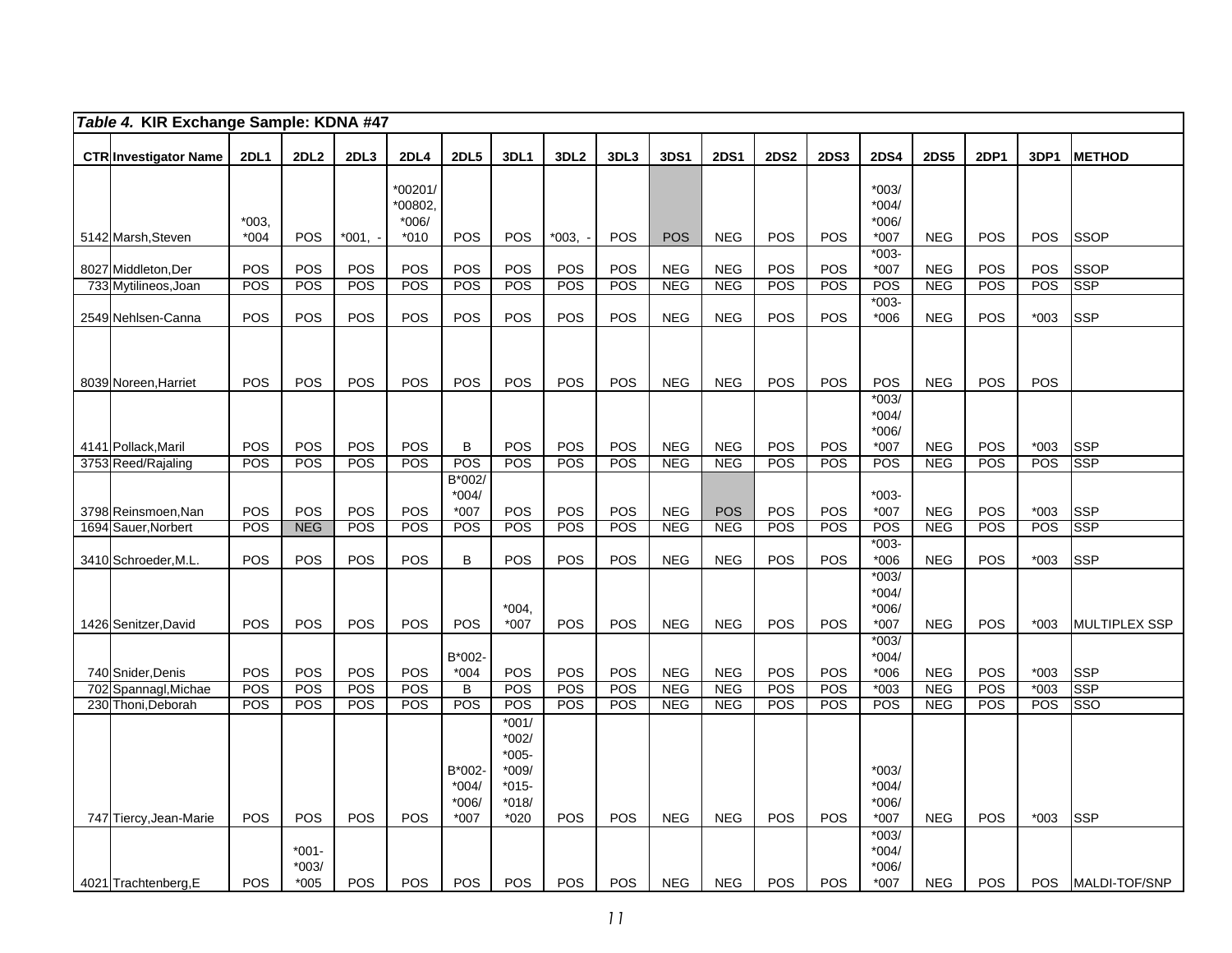| Table 4. KIR Exchange Sample: KDNA #47 |                                |                  |                  |                    |                  |             |                  |            |             |             |             |             |                   |             |             |                  |                 |
|----------------------------------------|--------------------------------|------------------|------------------|--------------------|------------------|-------------|------------------|------------|-------------|-------------|-------------|-------------|-------------------|-------------|-------------|------------------|-----------------|
| <b>CTRIInvestigator Name</b>           | <b>2DL1</b>                    | 2DL <sub>2</sub> | 2DL <sub>3</sub> | <b>2DL4</b>        | <b>2DL5</b>      | <b>3DL1</b> | 3DL <sub>2</sub> | 3DL3       | <b>3DS1</b> | <b>2DS1</b> | <b>2DS2</b> | <b>2DS3</b> | <b>2DS4</b>       | <b>2DS5</b> | <b>2DP1</b> | 3DP <sub>1</sub> | <b>METHOD</b>   |
| 8024 Trowsdale, Joh                    | <b>POS</b>                     | <b>POS</b>       | <b>POS</b>       | NT                 | <b>POS</b>       | <b>POS</b>  | <b>POS</b>       | <b>POS</b> | <b>NEG</b>  | <b>NEG</b>  | <b>POS</b>  | POS.        | <b>DEL</b>        | <b>NEG</b>  | <b>POS</b>  | <b>POS</b>       | <b>ISSP</b>     |
| 5462 Turner, Victor                    | <b>POS</b>                     | <b>POS</b>       | <b>POS</b>       | <b>POS</b>         | B                | <b>POS</b>  | <b>POS</b>       | POS        | <b>NEG</b>  | <b>NEG</b>  | <b>POS</b>  | <b>POS</b>  | $*003-$<br>$*006$ | <b>NEG</b>  | <b>POS</b>  | $*003$           | <b>ISSP</b>     |
| 8028 Uhrberg, Marku                    | <b>POS</b>                     | <b>POS</b>       | <b>POS</b>       | <b>NT</b>          | <b>POS</b>       | <b>POS</b>  | <b>POS</b>       | <b>NT</b>  | <b>NEG</b>  | <b>NEG</b>  | <b>POS</b>  | <b>POS</b>  | $*003-$<br>$*007$ | <b>NEG</b>  | <b>NT</b>   | <b>NT</b>        | <b>SSP</b>      |
| 3775 Vidan-Jeras, Bl                   | POS.                           | <b>POS</b>       | POS.             | <b>POS</b>         | B                | <b>POS</b>  | <b>POS</b>       | <b>POS</b> | <b>NEG</b>  | <b>NEG</b>  | POS.        | POS         | <b>POS</b>        | <b>NEG</b>  | <b>POS</b>  | <b>POS</b>       | <b>ISSP</b>     |
| 8023 Vilches, Carlo                    | <b>POS</b>                     | <b>POS</b>       | <b>POS</b>       | <b>POS</b>         | B*002            | <b>POS</b>  | <b>POS</b>       | <b>POS</b> | <b>NEG</b>  | <b>NEG</b>  | POS.        | POS.        | <b>DEL</b>        | <b>NEG</b>  | <b>POS</b>  | $*003$           | <b>ISSP</b>     |
| 8047 Wassmuth, Ralf                    | <b>POS</b>                     | <b>POS</b>       | <b>POS</b>       | <b>POS</b>         | <b>POS</b>       | <b>POS</b>  | <b>POS</b>       | <b>POS</b> | <b>NEG</b>  | <b>NEG</b>  | <b>POS</b>  | <b>POS</b>  | <b>POS</b>        | <b>NEG</b>  | <b>POS</b>  | <b>POS</b>       | <b>SSP</b>      |
|                                        | $*004.$<br>$*001 -$<br>$*003/$ | $*003/$          |                  | $*006.$<br>$*002/$ |                  |             | $*003.$          |            |             |             |             |             | $*004.$           |             |             |                  |                 |
| 1466 Yu, Neng                          | $*006$                         | $*005$           | <b>POS</b>       | $*008$             | <b>POS</b>       | <b>POS</b>  | $*008$           | <b>POS</b> | <b>NEG</b>  | <b>NEG</b>  | <b>POS</b>  | <b>POS</b>  | $*006$            | <b>NEG</b>  | <b>POS</b>  | $*003$           | <b>SSOP,SBT</b> |
| 713 Zachary, Andre                     | <b>POS</b>                     | <b>POS</b>       | <b>POS</b>       | <b>POS</b>         | B*002/<br>$*004$ | <b>POS</b>  | <b>POS</b>       | <b>POS</b> | <b>NEG</b>  | <b>NEG</b>  | <b>POS</b>  | <b>POS</b>  | <b>POS</b>        | <b>NEG</b>  | <b>POS</b>  | $*003$           | <b>ISSP</b>     |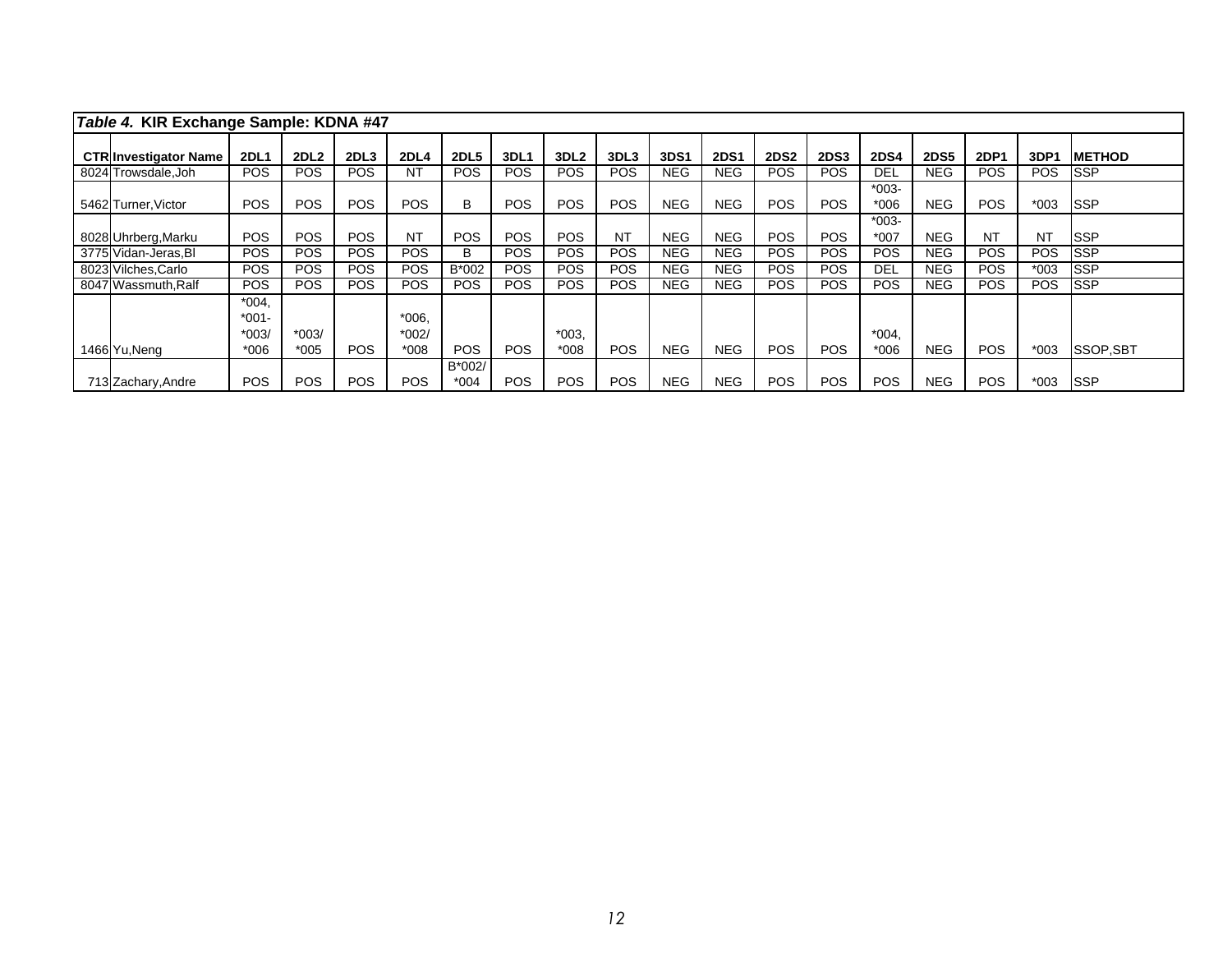|      | Table 5. KIR Exchange Sample: KDNA #48                                                                                                                 |                                 |                                 |                                 |                                        |                                 |                                        |                                        |                                        |                                 |                                        |                                        |                                 |                                                                           |                                        |                                 |                                                  |                                                                   |
|------|--------------------------------------------------------------------------------------------------------------------------------------------------------|---------------------------------|---------------------------------|---------------------------------|----------------------------------------|---------------------------------|----------------------------------------|----------------------------------------|----------------------------------------|---------------------------------|----------------------------------------|----------------------------------------|---------------------------------|---------------------------------------------------------------------------|----------------------------------------|---------------------------------|--------------------------------------------------|-------------------------------------------------------------------|
|      | <b>CTR</b> Investigator Name                                                                                                                           | <b>2DL1</b>                     | 2DL2                            | 2DL3                            | 2DL4                                   | <b>2DL5</b>                     | <b>3DL1</b>                            | 3DL <sub>2</sub>                       | 3DL3                                   | <b>3DS1</b>                     | <b>2DS1</b>                            | <b>2DS2</b>                            | <b>2DS3</b>                     | <b>2DS4</b>                                                               | <b>2DS5</b>                            | <b>2DP1</b>                     | 3DP1                                             | <b>METHOD</b>                                                     |
|      |                                                                                                                                                        | POS                             | POS                             | POS                             | POS                                    | A,B                             | POS                                    | POS                                    | POS                                    | POS                             | POS                                    | POS                                    | POS                             | $*001/$<br>$*002$                                                         | POS                                    | POS                             | $*003$                                           | <b>SSP</b>                                                        |
|      | 5488 Adams, Sharon                                                                                                                                     |                                 | $*001 -$                        |                                 |                                        |                                 |                                        |                                        |                                        |                                 |                                        |                                        |                                 |                                                                           |                                        |                                 |                                                  |                                                                   |
|      |                                                                                                                                                        |                                 | $*003/$                         |                                 |                                        |                                 |                                        |                                        |                                        |                                 |                                        |                                        |                                 |                                                                           |                                        |                                 |                                                  |                                                                   |
|      | 8033 Balazs, Ivan                                                                                                                                      | POS                             | $*005$                          | POS                             | POS                                    | POS                             | POS                                    | POS                                    | POS                                    | POS                             | POS                                    | POS                                    | POS                             | $*001$                                                                    | POS                                    | POS                             | POS                                              | <b>SSOP</b>                                                       |
|      | 8025 Carrington/Mar                                                                                                                                    | POS                             | POS                             | POS                             | POS                                    | A,B                             | POS                                    | POS                                    | POS                                    | POS                             | POS                                    | POS                                    | POS                             | $*001$                                                                    | POS                                    | POS                             | $*003$                                           | <b>SSP</b>                                                        |
|      | 785 Chan, Soh Ha                                                                                                                                       | POS                             | POS                             | POS                             | POS                                    | POS                             | POS                                    | POS                                    | POS                                    | POS                             | POS                                    | POS                                    | POS                             | POS                                                                       | POS                                    | POS                             | POS                                              | <b>SSP</b>                                                        |
|      |                                                                                                                                                        |                                 |                                 |                                 |                                        |                                 |                                        |                                        |                                        |                                 |                                        |                                        |                                 | $*001/$                                                                   |                                        |                                 |                                                  |                                                                   |
|      | 5232 Charlton, Ronald                                                                                                                                  | POS                             | POS                             | POS                             | POS                                    | POS                             | $*009$                                 | POS                                    | POS                                    | <b>NEG</b>                      | POS                                    | POS                                    | POS                             | $*002$                                                                    | POS                                    | POS                             | $*003$                                           | <b>SSP</b>                                                        |
|      | 3224 Chen, Dongfeng                                                                                                                                    | POS                             | POS                             | POS                             | POS                                    | POS                             | POS                                    | POS                                    | POS                                    | POS                             | POS                                    | POS                                    | POS                             | POS                                                                       | POS                                    | POS                             | POS                                              | <b>SSOP.SSP</b>                                                   |
|      | 3966 Chongkolwatana<br>124 Christiansen/Witt                                                                                                           | POS<br>POS                      | POS<br>POS                      | POS<br>POS                      | POS<br>POS                             | POS<br>POS                      | POS<br>POS                             | POS<br>POS                             | POS<br>POS                             | POS<br>POS                      | POS<br>POS                             | POS<br>POS                             | POS<br>POS                      | POS<br>POS                                                                | POS<br>POS                             | POS<br>POS                      | POS<br>POS                                       | <b>SSP</b><br><b>SSO</b>                                          |
|      | 3632 Colombe, Beth                                                                                                                                     | POS                             | POS                             | POS                             | POS                                    | A,B                             | POS                                    | POS                                    | POS                                    | POS                             | POS                                    | POS                                    | POS                             | POS                                                                       | POS                                    | POS                             | POS                                              | <b>SSP</b>                                                        |
|      | 16 Cook, Daniel J.                                                                                                                                     | POS                             | POS                             | POS                             | POS                                    | POS                             | POS                                    | POS                                    | POS                                    | POS                             | POS                                    | POS                                    | POS                             | POS                                                                       | POS                                    | POS                             | POS                                              | RSSOP, SSP                                                        |
|      |                                                                                                                                                        |                                 |                                 |                                 |                                        |                                 |                                        |                                        |                                        |                                 |                                        |                                        |                                 | $*001/$                                                                   |                                        |                                 |                                                  |                                                                   |
|      | 5130 Costeas, Paul A                                                                                                                                   | POS                             | POS                             | POS                             | POS                                    | A,B                             | POS                                    | POS                                    | POS                                    | POS                             | POS                                    | POS                                    | POS                             | *002                                                                      | POS                                    | POS                             | $*003$                                           | <b>SSP</b>                                                        |
|      |                                                                                                                                                        |                                 |                                 |                                 |                                        |                                 |                                        |                                        |                                        |                                 |                                        |                                        |                                 | $*001/$                                                                   |                                        |                                 |                                                  |                                                                   |
|      | 189 Crowe, Deborah                                                                                                                                     | POS                             | POS                             | POS                             | POS                                    | POS                             | POS                                    | POS                                    | POS                                    | POS                             | POS                                    | POS                                    | POS                             | $*002$                                                                    | POS                                    | POS                             | $*003$                                           | <b>SSP</b>                                                        |
|      | 8030 Davidson/Poult                                                                                                                                    | POS                             | POS                             | POS                             | POS                                    | POS                             | POS                                    | <b>POS</b>                             | POS                                    | POS                             | POS                                    | POS                                    | $*001$                          | POS                                                                       | POS                                    | POS                             | $*003$                                           | <b>SSOP</b>                                                       |
| 1108 | Davis, Mary                                                                                                                                            | POS                             | POS                             | POS                             | POS                                    | POS                             | POS                                    | POS                                    | POS                                    | POS                             | POS                                    | POS                                    | POS                             | POS                                                                       | <b>POS</b>                             | POS                             | POS                                              | <b>SSOP</b>                                                       |
|      | 3186 Dunckley, Heather                                                                                                                                 | POS                             | POS                             | <b>POS</b>                      | POS                                    | POS                             | POS                                    | <b>POS</b>                             | POS                                    | POS                             | POS                                    | POS                                    | POS                             | POS                                                                       | POS                                    | POS                             | <b>POS</b>                                       | <b>SSP</b>                                                        |
|      | 8038 Fernandez-Vina, M                                                                                                                                 | POS                             | POS                             | <b>POS</b>                      | POS                                    | POS                             | POS                                    | POS                                    | POS                                    | POS                             | POS                                    | POS                                    | POS                             | POS                                                                       | POS                                    | POS                             | POS                                              | <b>SSOP</b>                                                       |
|      |                                                                                                                                                        |                                 |                                 |                                 |                                        |                                 |                                        |                                        |                                        |                                 |                                        |                                        |                                 |                                                                           |                                        |                                 |                                                  |                                                                   |
|      |                                                                                                                                                        |                                 |                                 |                                 |                                        |                                 |                                        |                                        |                                        |                                 |                                        |                                        |                                 |                                                                           |                                        |                                 |                                                  |                                                                   |
|      | 762 Fischer, Gottf                                                                                                                                     | POS                             | POS                             | POS                             | POS                                    | POS                             | POS                                    | POS                                    | POS                                    | POS                             | POS                                    | POS                                    | POS                             | $*001/$<br>$*002$                                                         | POS                                    | POS                             | $*003$                                           | <b>SSP</b>                                                        |
|      | 8026 Gardiner, Clair                                                                                                                                   | POS                             | POS                             | POS                             | POS                                    | POS                             | POS                                    | POS                                    | POS                                    | POS                             | POS                                    | POS                                    | POS                             | $*001$                                                                    | POS                                    | POS                             | POS                                              | <b>SSP</b>                                                        |
|      |                                                                                                                                                        |                                 |                                 |                                 |                                        |                                 |                                        |                                        |                                        |                                 |                                        |                                        |                                 |                                                                           |                                        |                                 |                                                  |                                                                   |
|      |                                                                                                                                                        |                                 |                                 |                                 |                                        |                                 |                                        |                                        |                                        |                                 |                                        |                                        |                                 | $*001/$                                                                   |                                        |                                 | *00301/                                          |                                                                   |
|      |                                                                                                                                                        | POS                             | POS                             | POS                             | POS                                    | POS                             | POS                                    | POS                                    | POS                                    | POS                             | POS                                    | POS                                    | POS                             | $*002$                                                                    | POS                                    | POS                             | *00302 SSP                                       |                                                                   |
| 8040 | Gladman/Pellet                                                                                                                                         | POS                             | POS                             | POS                             | POS                                    | POS                             | POS                                    | POS                                    | POS                                    | POS                             | POS                                    | POS                                    | <b>POS</b>                      | POS                                                                       | POS                                    | POS                             | <b>POS</b>                                       | <b>SSP</b>                                                        |
|      |                                                                                                                                                        |                                 |                                 |                                 |                                        |                                 |                                        |                                        |                                        |                                 |                                        |                                        |                                 | $*001/$                                                                   |                                        |                                 |                                                  |                                                                   |
|      |                                                                                                                                                        |                                 |                                 |                                 |                                        |                                 |                                        |                                        |                                        |                                 |                                        |                                        | <b>POS</b>                      | $*002$                                                                    |                                        |                                 | $*003$                                           |                                                                   |
|      |                                                                                                                                                        |                                 |                                 |                                 |                                        |                                 |                                        |                                        |                                        |                                 |                                        |                                        |                                 |                                                                           |                                        |                                 |                                                  |                                                                   |
|      |                                                                                                                                                        |                                 |                                 |                                 |                                        |                                 |                                        |                                        |                                        |                                 |                                        |                                        |                                 |                                                                           |                                        |                                 |                                                  |                                                                   |
|      |                                                                                                                                                        |                                 |                                 |                                 |                                        |                                 |                                        |                                        |                                        |                                 |                                        |                                        |                                 |                                                                           |                                        |                                 |                                                  |                                                                   |
|      |                                                                                                                                                        |                                 |                                 |                                 |                                        |                                 |                                        |                                        |                                        |                                 |                                        |                                        |                                 |                                                                           |                                        |                                 |                                                  |                                                                   |
|      |                                                                                                                                                        |                                 |                                 |                                 |                                        |                                 |                                        |                                        |                                        |                                 |                                        |                                        |                                 |                                                                           |                                        |                                 |                                                  |                                                                   |
|      |                                                                                                                                                        |                                 |                                 |                                 |                                        |                                 |                                        |                                        |                                        |                                 |                                        |                                        |                                 |                                                                           |                                        |                                 |                                                  |                                                                   |
|      |                                                                                                                                                        |                                 |                                 |                                 |                                        |                                 |                                        |                                        |                                        |                                 |                                        |                                        |                                 |                                                                           |                                        |                                 |                                                  |                                                                   |
|      |                                                                                                                                                        | POS                             | POS                             | POS                             |                                        | POS                             |                                        |                                        |                                        | POS                             |                                        |                                        | POS                             |                                                                           |                                        | POS                             | POS                                              |                                                                   |
|      | 8037 Kotsch, Katja                                                                                                                                     | POS                             | POS                             | POS                             | POS                                    | POS                             | POS                                    | POS                                    | POS                                    | POS                             | POS                                    | POS                                    | POS                             | POS                                                                       | POS                                    | POS                             | POS                                              | <b>SSP</b>                                                        |
|      | 8036 Gillespie, Kath<br>4985 Graff, Ralph J.<br>8041 Han, Hoon<br>1461 Hidajat, Melan<br>615 Holdsworth/Tait<br>5000 Hsu, Susan H.<br>4337 Kim,Tai-Gyu | POS<br>POS<br>POS<br>POS<br>POS | POS<br>POS<br>POS<br>POS<br>POS | POS<br>POS<br>POS<br>POS<br>POS | POS<br>POS<br>POS<br>POS<br>POS<br>POS | A,B<br>POS<br>POS<br>POS<br>POS | POS<br>POS<br>POS<br>POS<br>POS<br>POS | POS<br>POS<br>POS<br>POS<br>POS<br>POS | POS<br>POS<br>POS<br>POS<br>POS<br>POS | POS<br>POS<br>POS<br>POS<br>POS | POS<br>POS<br>POS<br>POS<br>POS<br>POS | POS<br>POS<br>POS<br>POS<br>POS<br>POS | POS<br>POS<br>POS<br><b>POS</b> | $*001/$<br>$*002$<br>$*001/$<br>$*002$<br>$*001/$<br>$*002$<br>POS<br>POS | POS<br>POS<br>POS<br>POS<br>POS<br>POS | POS<br>POS<br>POS<br>POS<br>POS | *00301/<br>*00302 SSP<br>$*003$<br>$*003$<br>POS | <b>SSP</b><br><b>SSP</b><br><b>SSP</b><br>SSOP, SSP<br><b>SSP</b> |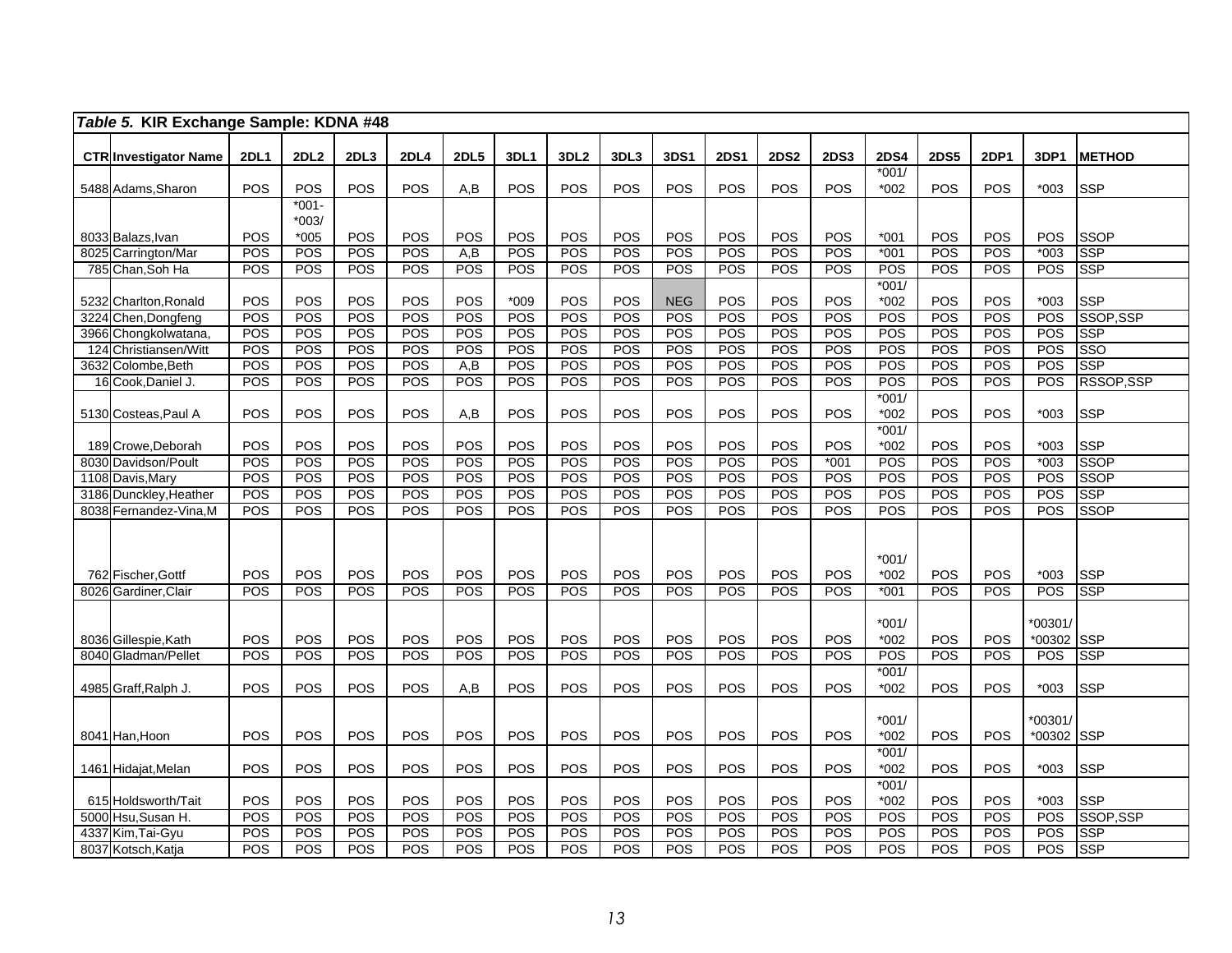| Table 5. KIR Exchange Sample: KDNA #48 |             |            |            |                    |              |                  |                   |            |             |             |             |             |                   |             |                 |           |                      |
|----------------------------------------|-------------|------------|------------|--------------------|--------------|------------------|-------------------|------------|-------------|-------------|-------------|-------------|-------------------|-------------|-----------------|-----------|----------------------|
| <b>CTR Investigator Name</b>           | <b>2DL1</b> | 2DL2       | 2DL3       | <b>2DL4</b>        | <b>2DL5</b>  | 3DL1             | 3DL <sub>2</sub>  | 3DL3       | <b>3DS1</b> | <b>2DS1</b> | <b>2DS2</b> | <b>2DS3</b> | <b>2DS4</b>       | <b>2DS5</b> | <b>2DP1</b>     | 3DP1      | <b>METHOD</b>        |
|                                        |             |            |            |                    | А,<br>B*002/ |                  |                   |            |             |             |             |             |                   |             |                 |           |                      |
|                                        |             |            |            |                    | $*004/$      |                  |                   |            |             |             |             |             | $*001/$           |             |                 |           |                      |
| 836 KuKuruga, Debr                     | POS         | POS        | POS        | POS                | $*007$       | POS              | POS               | POS        | <b>POS</b>  | <b>POS</b>  | POS         | POS         | $*002$            | POS         | <b>POS</b>      | $*003$    | <b>SSP</b>           |
| 8046 Kusnierczyk, Piotr                | POS         | POS        | POS        | POS                | POS          | POS              | POS               | POS        | <b>POS</b>  | POS         | POS         | POS         | <b>FULL</b>       | <b>POS</b>  | $\overline{NT}$ | <b>NT</b> | <b>MULTIPLEX SSP</b> |
|                                        |             |            |            |                    |              |                  | $*001/$           |            |             |             |             |             |                   |             |                 |           |                      |
|                                        |             |            |            |                    |              | *002/            | $*009/$           |            |             |             |             |             |                   |             |                 |           |                      |
|                                        |             |            |            | *00102/            |              | $*006-$          | $*013,$           |            |             |             |             |             |                   |             |                 |           |                      |
|                                        |             |            |            | *00103/<br>*00105, |              | *008/<br>$*015/$ | *007//<br>$*006/$ |            |             |             |             |             |                   |             |                 |           |                      |
|                                        |             |            |            | *00202/            |              | $*017/$          | $*014.$           |            |             |             |             |             |                   |             |                 |           |                      |
|                                        | $*002.$     |            | $*002,$    | *00801/            |              | $*018/$          | $*010/$           |            |             |             |             |             |                   |             |                 |           |                      |
| 5142 Marsh, Steven                     | $*004$      | <b>POS</b> | $*006.$    | $*009$             | <b>POS</b>   | $*020, -$        | $*016$            | <b>POS</b> | <b>POS</b>  | <b>POS</b>  | POS         | POS         | $*001, -$         | <b>POS</b>  | <b>POS</b>      | POS       | <b>SSOP</b>          |
| 8027 Middleton, Der                    | POS         | POS        | <b>POS</b> | POS                | POS          | POS              | POS               | POS        | POS         | POS         | POS         | POS         | $*001$            | POS         | POS             | POS       | <b>SSOP</b>          |
| 733 Mytilineos, Joan                   | POS         | POS        | POS        | POS                | <b>POS</b>   | POS              | POS               | POS        | <b>POS</b>  | <b>POS</b>  | <b>POS</b>  | POS         | POS               | <b>POS</b>  | <b>POS</b>      | POS       | <b>SSP</b>           |
| 2549 Nehlsen-Canna                     | POS         | POS        | POS        | POS                | A,B          | POS              | POS               | POS        | <b>POS</b>  | POS         | POS         | POS         | $*001/$<br>$*002$ | POS         | POS             | $*003$    | <b>SSP</b>           |
|                                        |             |            |            |                    |              |                  |                   |            |             |             |             |             |                   |             |                 |           |                      |
|                                        |             |            |            |                    |              |                  |                   |            |             |             |             |             |                   |             |                 |           |                      |
|                                        |             |            |            |                    |              |                  |                   |            |             |             |             |             |                   |             |                 |           |                      |
|                                        |             |            |            |                    |              |                  |                   |            |             |             |             |             |                   |             |                 |           |                      |
|                                        |             |            |            |                    |              |                  |                   |            |             |             |             |             |                   |             |                 |           |                      |
|                                        |             |            |            |                    |              |                  |                   |            |             |             |             |             |                   |             |                 |           |                      |
| 8039 Noreen, Harriet                   | POS         | POS        | POS        | POS                | POS          | POS              | POS               | POS        | POS         | POS         | POS         | POS         | POS               | POS         | POS             | POS       |                      |
|                                        |             |            |            |                    |              |                  |                   |            |             |             |             |             | $*001/$           |             |                 |           |                      |
| 4141 Pollack, Maril                    | POS         | POS        | POS        | POS                | POS          | POS              | POS               | POS        | <b>POS</b>  | POS         | POS         | POS         | $*002$            | POS         | POS             | POS       | <b>SSP</b>           |
| 3753 Reed/Rajaling                     | POS         | POS        | POS        | POS                | POS          | POS              | POS               | POS        | <b>POS</b>  | POS         | POS         | POS         | POS               | <b>POS</b>  | <b>POS</b>      | POS       | <b>SSP</b>           |
| 3798 Reinsmoen, Nan                    | POS         | POS        | POS        | POS                | A,B          | POS              | POS               | POS        | POS         | POS         | POS         | POS         | $*001/$<br>$*002$ | POS         | POS             | POS       | <b>SSP</b>           |
| 1694 Sauer, Norbert                    | POS         | <b>NEG</b> | POS        | POS                | POS          | POS              | POS               | POS        | POS         | POS         | POS         | POS         | POS               | <b>POS</b>  | POS             | POS       | <b>SSP</b>           |
|                                        |             |            |            |                    |              |                  |                   |            |             |             |             |             | $*001/$           |             |                 |           |                      |
| 3410 Schroeder, M.L.                   | POS         | POS        | POS        | POS                | A,B          | POS              | POS               | POS        | <b>POS</b>  | POS         | POS         | POS         | $*002$            | POS         | POS             | $*003$    | <b>SSP</b>           |
| 1426 Senitzer David                    | POS         | POS        | <b>POS</b> | POS                | POS          | $*002$           | POS               | POS        | <b>POS</b>  | POS         | POS         | POS         | $*001$            | <b>POS</b>  | <b>POS</b>      | $*003$    | <b>MULTIPLEX SSP</b> |
|                                        |             |            |            |                    |              |                  |                   |            |             |             |             |             | $*001/$           |             |                 |           |                      |
| 740 Snider, Denis                      | POS         | POS        | POS        | POS                | POS          | POS              | POS               | POS        | <b>POS</b>  | POS         | POS         | POS         | $*002$            | POS         | POS             | $*003$    | <b>SSP</b>           |
| 702 Spannagl, Michae                   | POS         | POS        | POS        | POS                | A,B          | POS              | POS               | POS        | <b>POS</b>  | POS         | POS         | POS         | $*001/$<br>$*002$ | POS         | POS             | $*003$    | <b>SSP</b>           |
| 230 Thoni, Deborah                     | POS         | POS        | POS        | POS                | POS          | POS              | POS               | <b>POS</b> | POS         | POS         | POS         | POS         | POS               | POS         | <b>POS</b>      | POS       | SSO                  |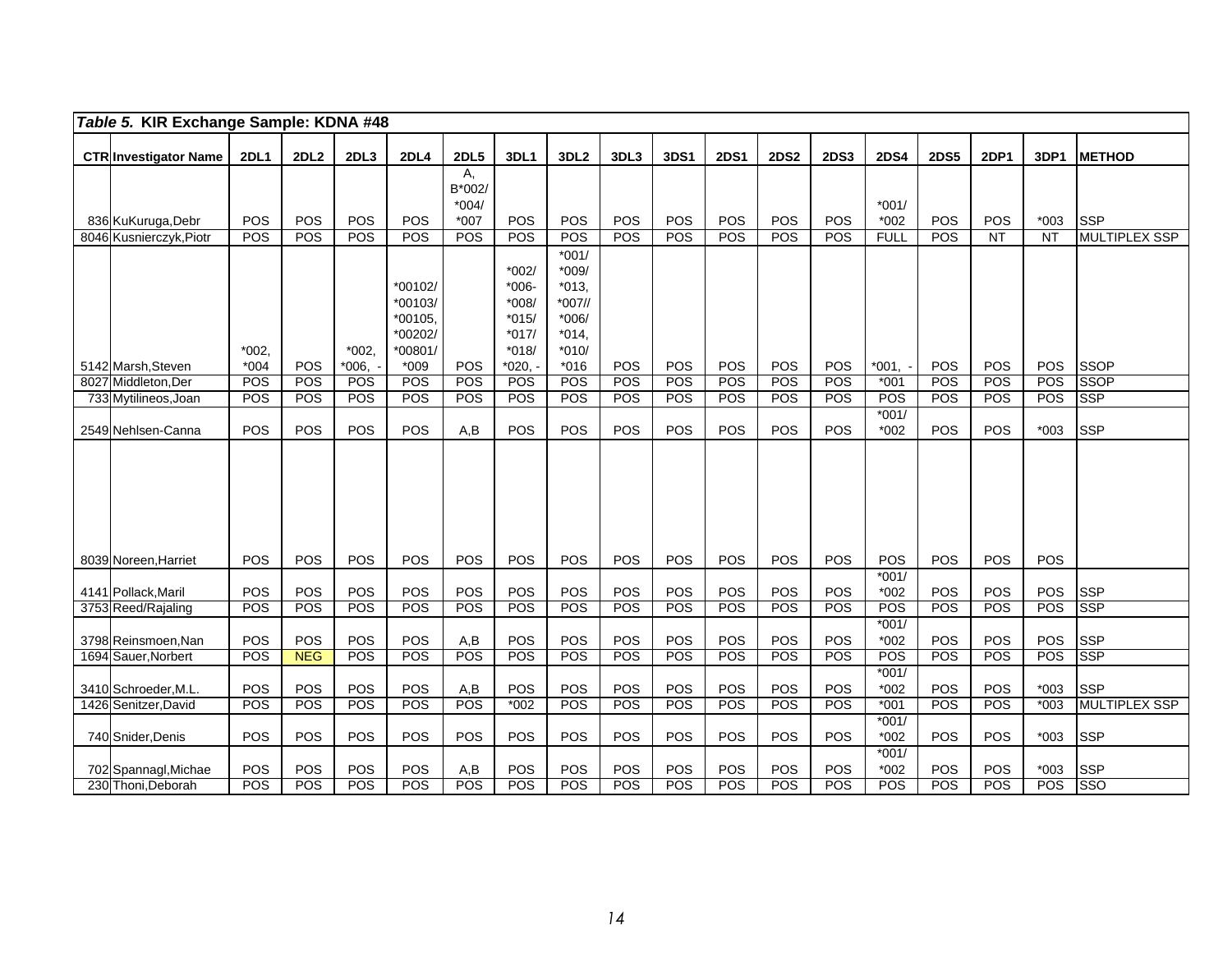| Table 5. KIR Exchange Sample: KDNA #48 |                              |             |                   |            |                     |                   |                                                                                              |                                           |           |            |                   |             |             |                   |             |             |            |               |
|----------------------------------------|------------------------------|-------------|-------------------|------------|---------------------|-------------------|----------------------------------------------------------------------------------------------|-------------------------------------------|-----------|------------|-------------------|-------------|-------------|-------------------|-------------|-------------|------------|---------------|
|                                        | <b>CTR Investigator Name</b> | <b>2DL1</b> | 2DL2              | 2DL3       | <b>2DL4</b>         | <b>2DL5</b>       | 3DL1                                                                                         | 3DL <sub>2</sub>                          | 3DL3      | 3DS1       | <b>2DS1</b>       | <b>2DS2</b> | <b>2DS3</b> | <b>2DS4</b>       | <b>2DS5</b> | <b>2DP1</b> | 3DP1       | <b>METHOD</b> |
|                                        |                              | POS         | POS               | <b>POS</b> | POS                 | <b>POS</b>        | $*001/$<br>*002/<br>$*005-$<br>$*009/$<br>$*015-$<br>$*018/$<br>$*020,$<br>$*004/$<br>$*019$ | POS                                       | POS       | POS        | POS               | <b>POS</b>  | <b>POS</b>  | POS               | POS         | <b>POS</b>  | <b>POS</b> | <b>SSP</b>    |
|                                        | 747 Tiercy, Jean-Marie       |             | $*001-$           |            |                     |                   |                                                                                              |                                           |           |            |                   |             |             |                   |             |             |            |               |
|                                        | 4021 Trachtenberg, E         | POS         | $*003/$<br>$*005$ | POS        | POS                 | POS               | POS                                                                                          | <b>POS</b>                                | POS       | POS        | $*002-$<br>$*004$ | POS         | POS         | <b>POS</b>        | <b>POS</b>  | <b>POS</b>  | POS        | MALDI-TOF/SNP |
|                                        | 8024 Trowsdale, Joh          | POS         | <b>POS</b>        | <b>POS</b> | <b>NT</b>           | POS               | POS                                                                                          | <b>POS</b>                                | POS       | <b>POS</b> | <b>POS</b>        | <b>POS</b>  | <b>POS</b>  | <b>FULL</b>       | <b>POS</b>  | <b>POS</b>  | <b>POS</b> | <b>SSP</b>    |
|                                        | 5462 Turner, Victor          | POS         | POS               | POS        | <b>POS</b>          | A,B               | POS                                                                                          | POS                                       | POS       | POS        | POS               | POS         | POS         | $*001/$<br>$*002$ | POS         | <b>POS</b>  | $*003$     | <b>SSP</b>    |
|                                        | 8028 Uhrberg, Marku          | POS         | <b>POS</b>        | <b>POS</b> | <b>NT</b>           | POS               | POS                                                                                          | <b>POS</b>                                | <b>NT</b> | <b>POS</b> | POS               | <b>POS</b>  | <b>POS</b>  | $*001/$<br>$*002$ | <b>POS</b>  | <b>NT</b>   | <b>NT</b>  | <b>SSP</b>    |
|                                        | 3775 Vidan-Jeras, Bl         | POS         | POS               | <b>POS</b> | POS                 | POS               | POS                                                                                          | <b>POS</b>                                | POS       | POS        | POS               | POS         | POS         | POS               | POS         | POS         | <b>POS</b> | <b>SSP</b>    |
|                                        | 8023 Vilches, Carlo          | POS         | POS               | POS        | POS                 | $A*001.$<br>B*002 | POS                                                                                          | POS                                       | POS       | POS        | POS               | POS         | <b>POS</b>  | $*001$            | POS         | POS         | $*003$     | <b>SSP</b>    |
|                                        | 8047 Wassmuth, Ralf          | POS         | <b>POS</b>        | POS        | <b>POS</b>          | <b>POS</b>        | <b>POS</b>                                                                                   | POS                                       | POS       | POS        | <b>POS</b>        | <b>POS</b>  | <b>POS</b>  | <b>POS</b>        | <b>POS</b>  | <b>POS</b>  | <b>POS</b> | <b>SSP</b>    |
|                                        | 1466 Yu, Neng                | POS         | POS               | POS        | $*00102.$<br>$*005$ | POS               | POS                                                                                          | $*002,$<br>$*007$ //<br>$*010.$<br>$*015$ | POS       | POS        | $*002-$<br>$*004$ | POS         | <b>POS</b>  | $*001$            | <b>POS</b>  | <b>POS</b>  | $*003$     | SSOP, SBT     |
|                                        | 713 Zachary, Andre           | POS         | POS               | <b>POS</b> | <b>POS</b>          | A,B               | POS                                                                                          | POS                                       | POS       | <b>POS</b> | <b>POS</b>        | <b>POS</b>  | <b>POS</b>  | <b>POS</b>        | <b>POS</b>  | <b>POS</b>  | POS        | <b>SSP</b>    |